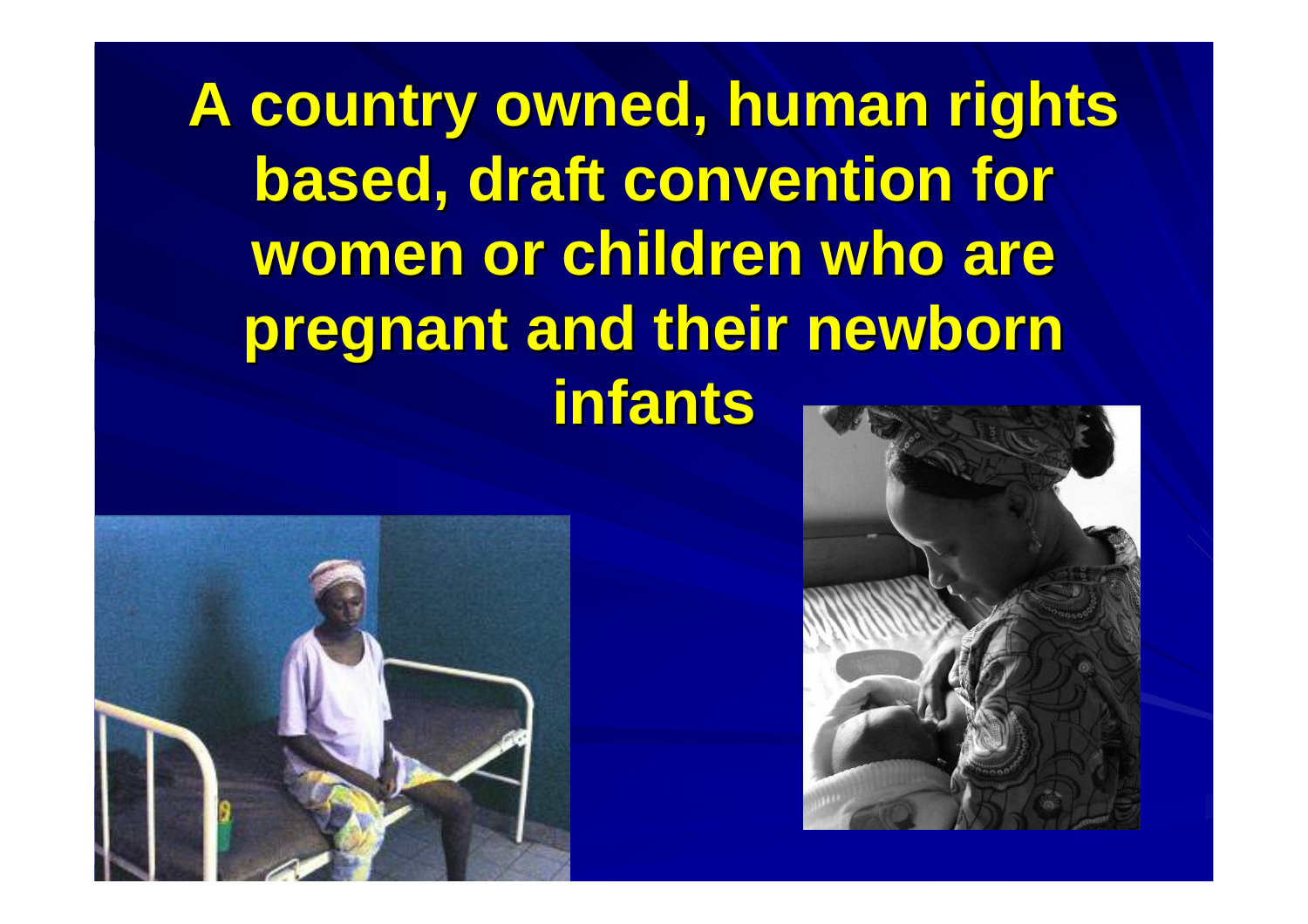### **Maternal Mortality Maternal Mortality**

In sub-Saharan Africa, 1 in 22 mothers die from preventable and/or treatable conditions during pregnancy or childbirth, compared with 1 in 7300 in well resourced countries

For every death as a result of childbirth, 30 more are injured or disabled; some according to a UK Government report "better off dead"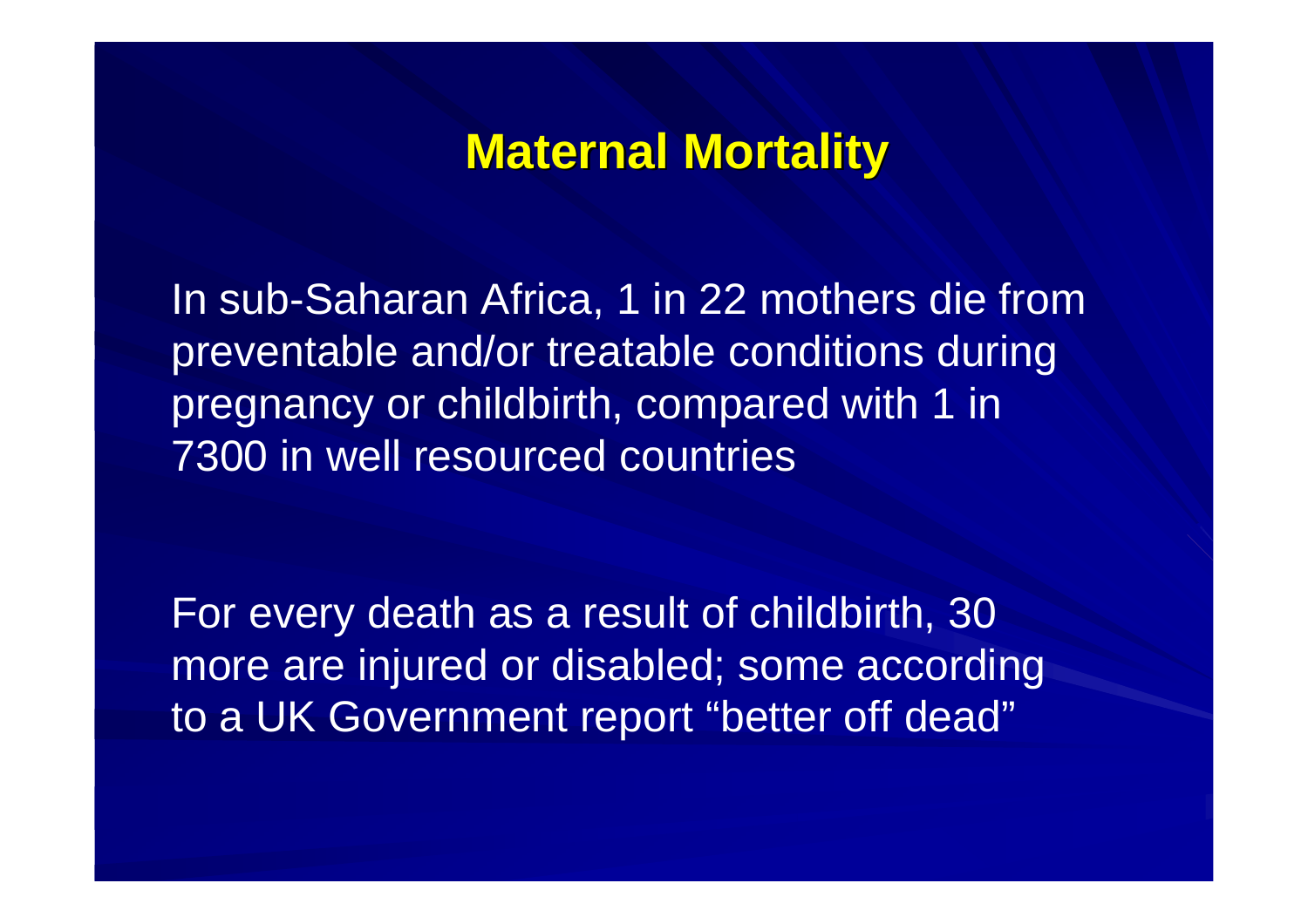#### **Human rights regarding pregnancy currently not achieved, especially in disadvantaged not achieved, especially in disadvantaged countries countries**

- In 2005, 535,900 women or girls died due to<br>In 2005, 535,900 women or girls died due to<br>complications of pregnancy or delivery: 1 every<br>minute
- 19 million unsafe abortions are performed each year leading to 68,000 deaths
- **195% women or girls dying each year are from 195% women or girls dying each year are from** Africa and Asia
- **T** 74% of these deaths are preventable
- In Sierra Leone and Afghanistan a woman has a<br>1/6 chance of dying due to complications of<br>pregnancy or childbirth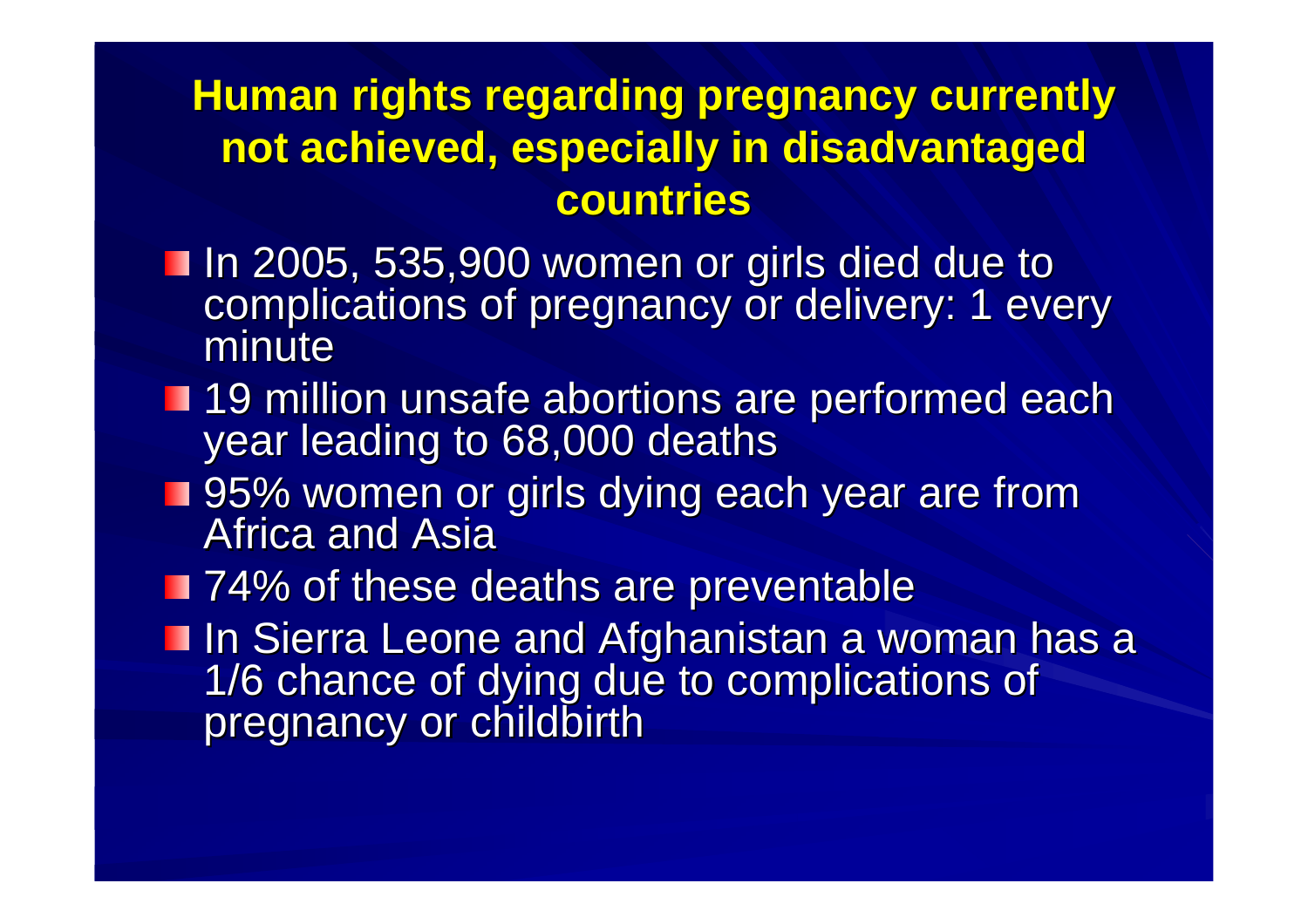#### Maternal deaths per 100,000 live births, 2005

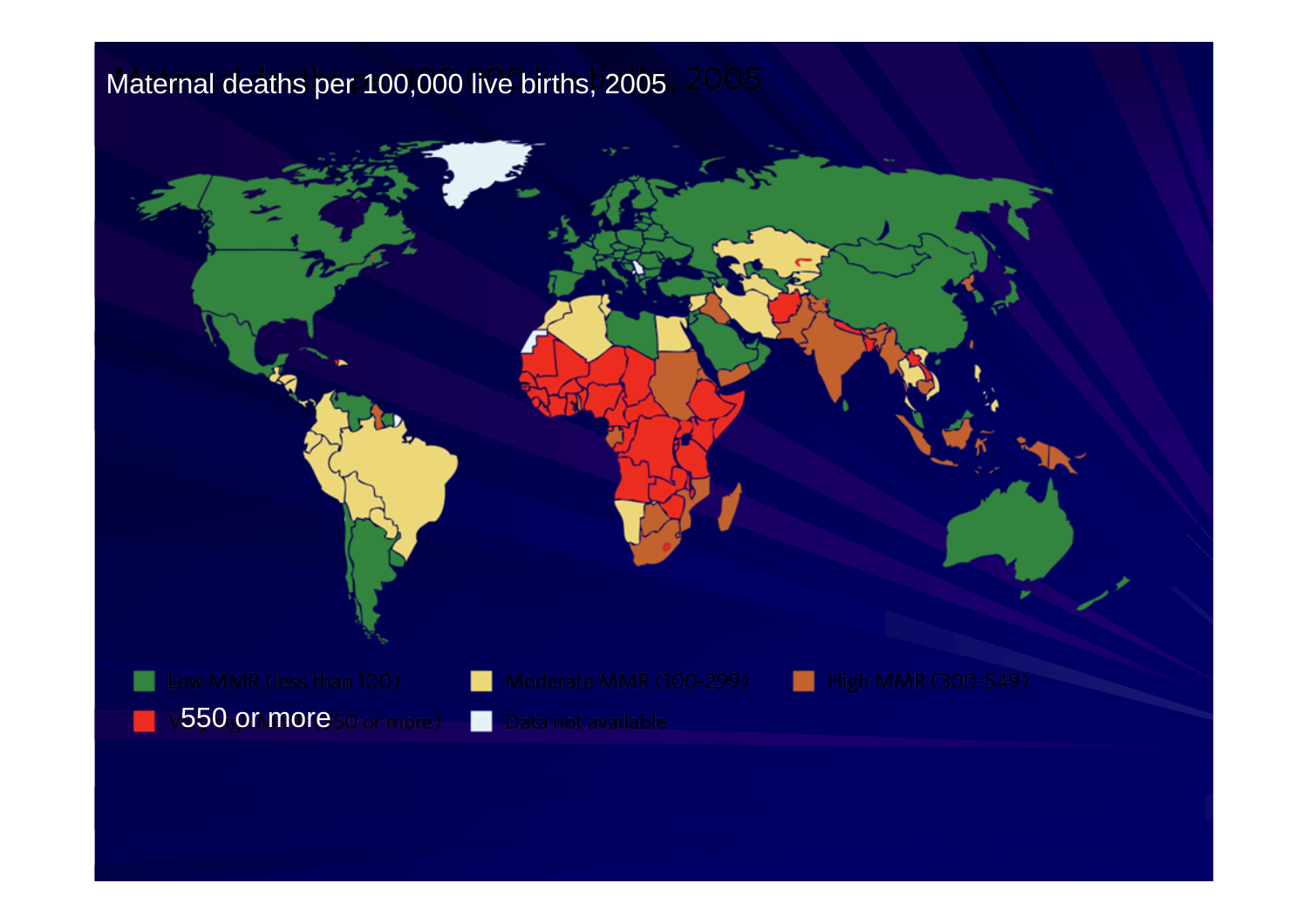# Millennium Development Goals

- Goal 3 <u>– Promote gender equality and empower</u> women primary and secondary education, preferably by<br>2005, and in all levels of education no later the 2015
- Goal 4  $\mathcal{L}_{\mathcal{A}}$ <u>– Reduce child mortality</u> by two thirds, between 1990 and 2015, the under-five mortality rate
- Goal 5 –<u>– Improve maternal health</u> reduce by three quarters, between 1990 and<br>2015, the maternal mortality ratio. Achieve, by<br>2015, universal access to reproductive health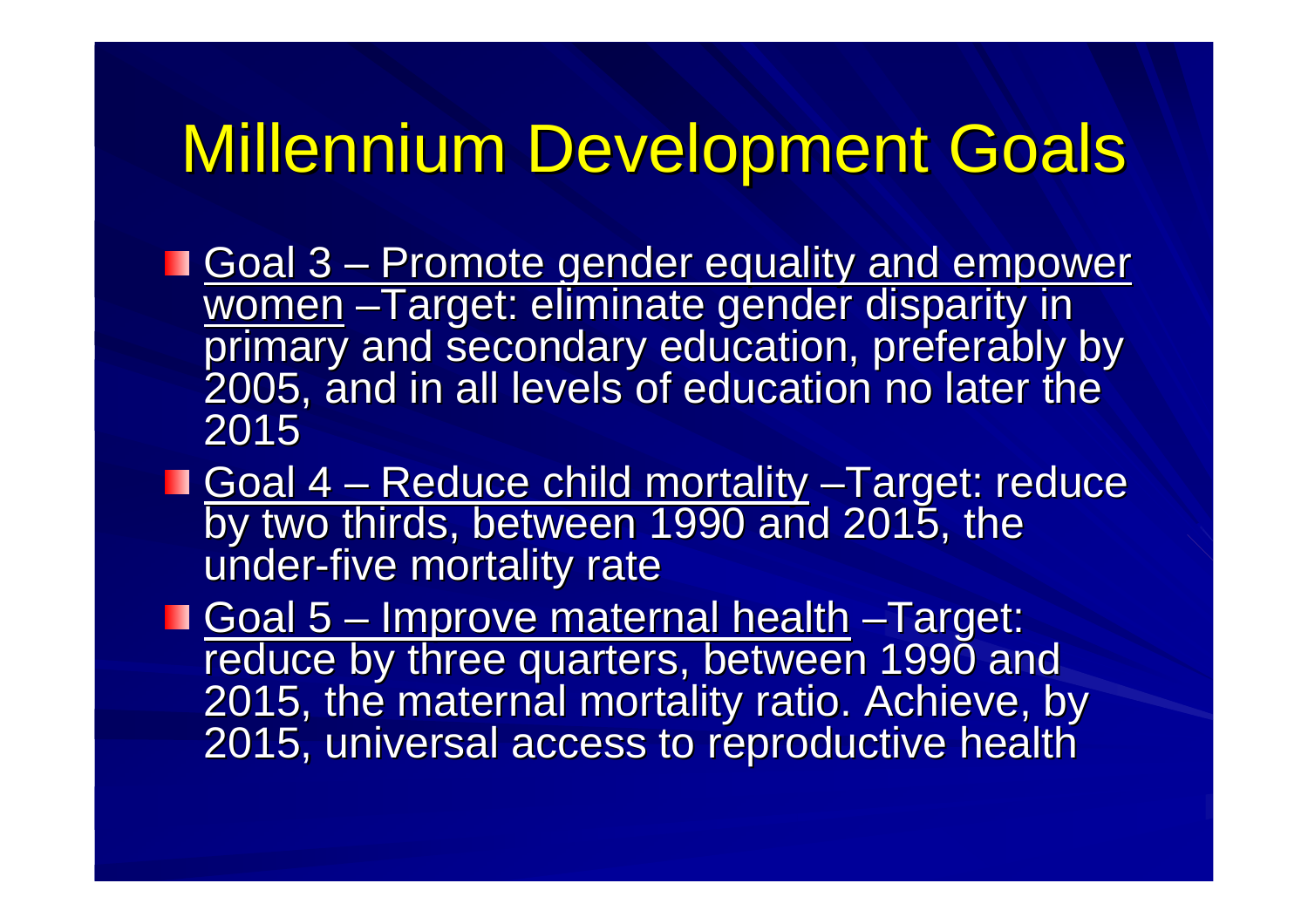# **What is failing? What is failing?**

With the institution of the MDG's, unprecedented levels of funding, seeming global collaboration and governments worldwide recognizing the benefits of human rights, why are the above statistics still the same, why have they changed so little in the past 20 years?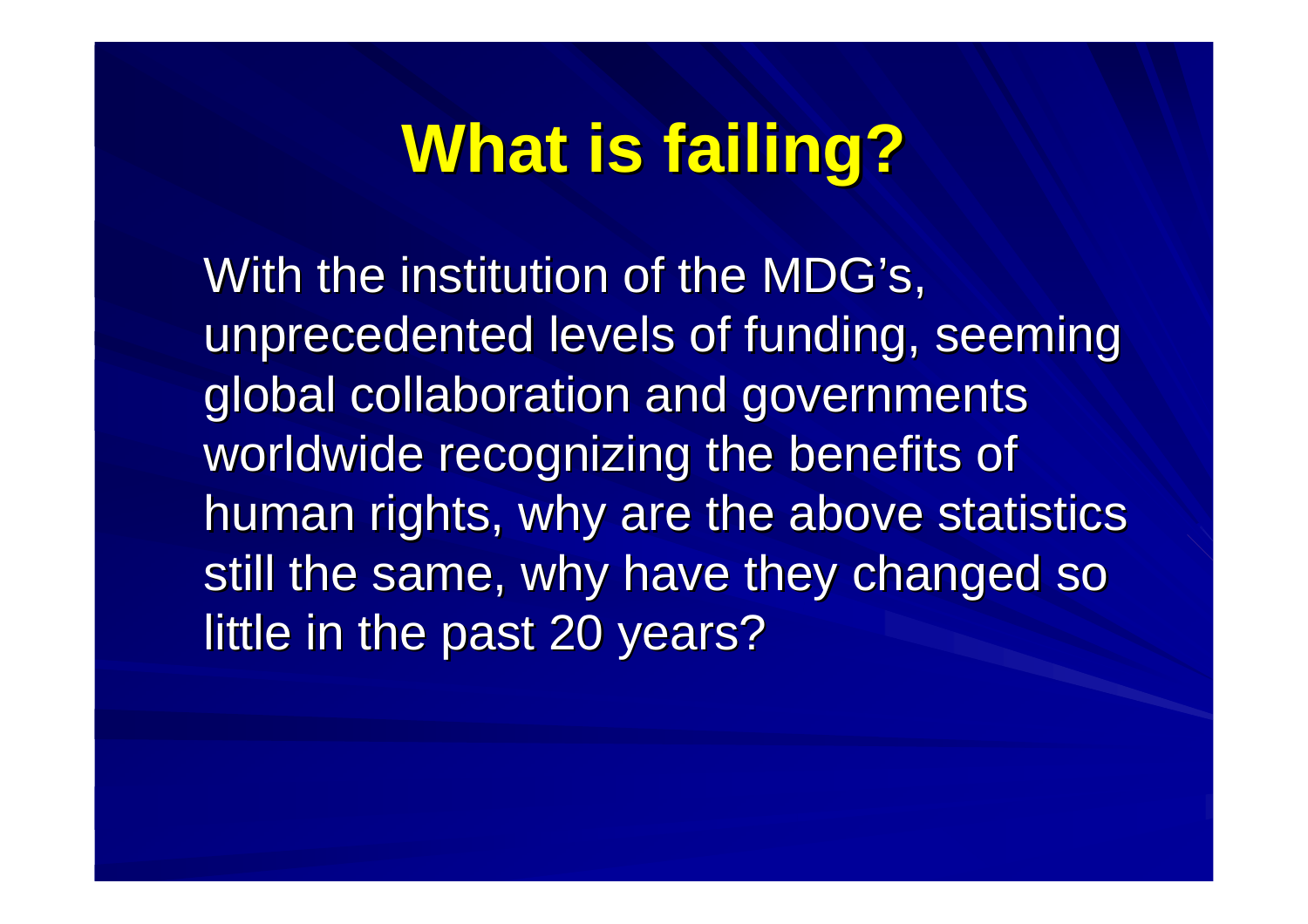**Millennium Development Goals and** existing UN conventions

**Difficult for some poorly resourced** countries to implement without financial, political and practical assistance

**E** Current conventions are generic (lack specific and measurable actions and achievements) and do not take into account both clinical and wider social and cultural determinants of health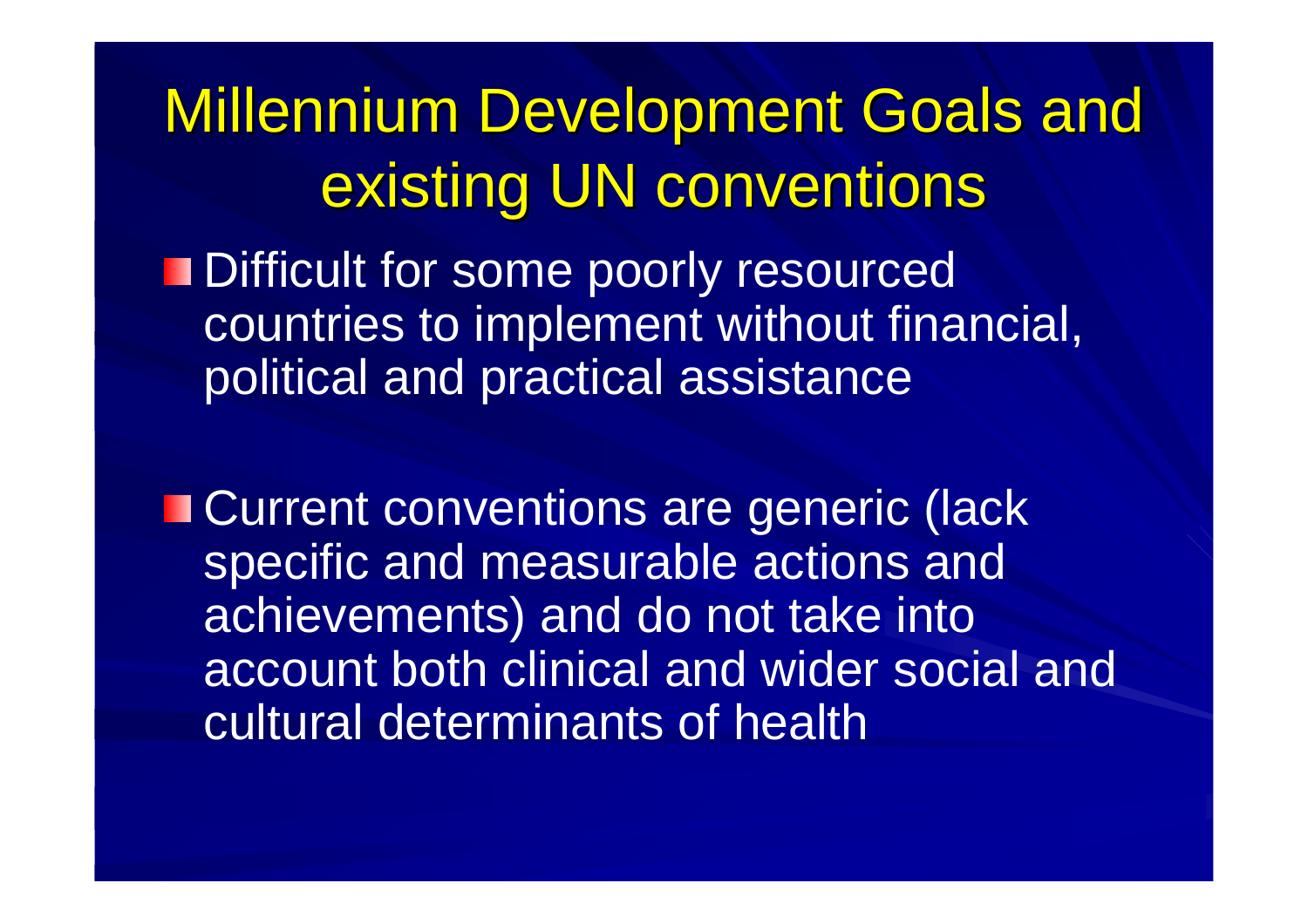# **The need for a new treaty and its timely nature timely nature**

- **I** "Women are not dying because of a disease we<br>cannot treat. They are dying because societies<br>have yet to make the decision that their lives are *"*
- 'Hundreds of pregnant women alive at sunset<br>last night never saw the sunrise this morning.<br>Some of them died in labour, some died of<br>haemorrhage in a hospital lacking blood, some died in the painful convulsions of eclampsia, and<br>some died on the table of an unskilled *abortionist, trying to terminate an unwanted abortionist, trying to terminate an unwanted pregnancy pregnancy'*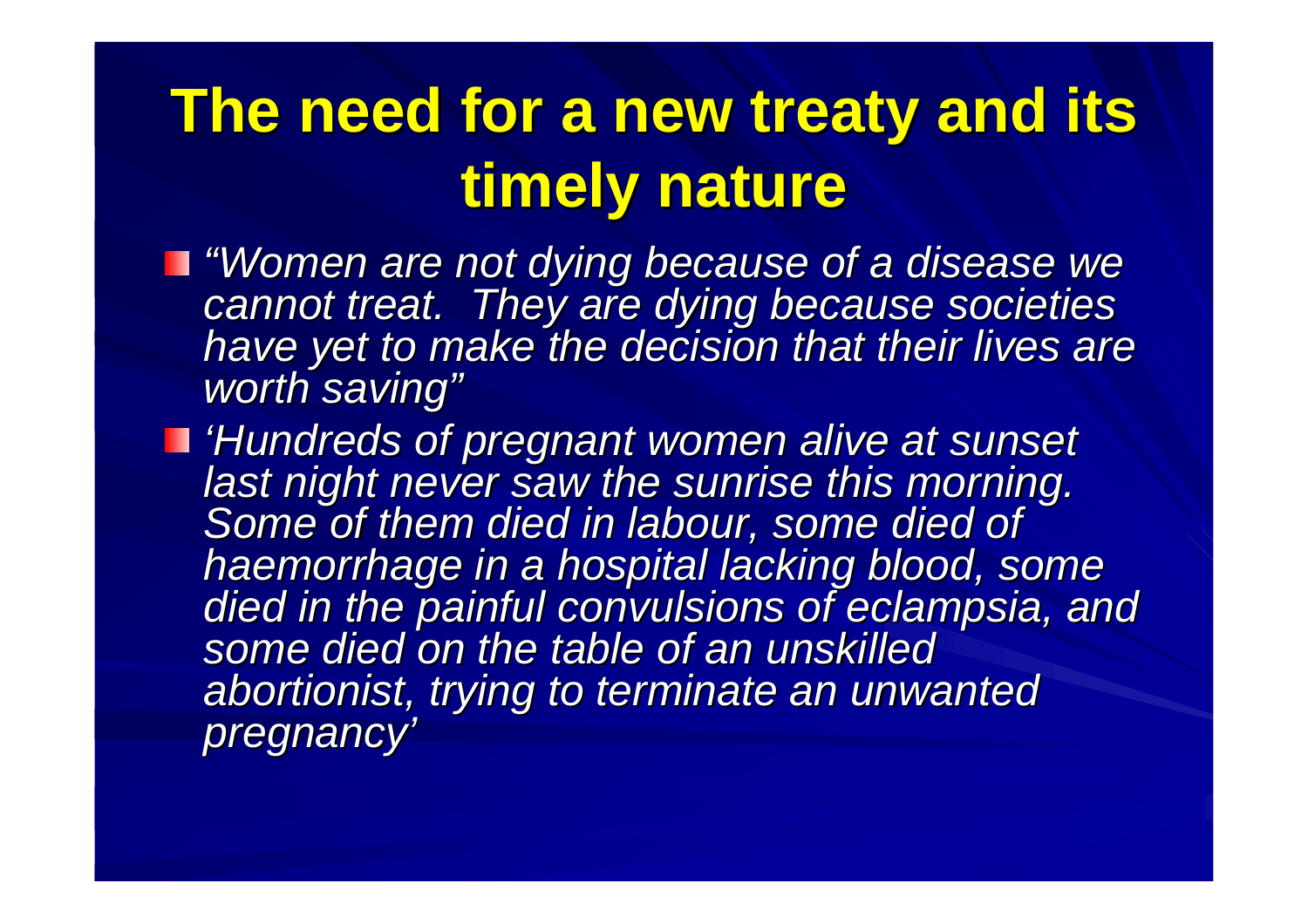**The MDG's need "right to health right to health" based support in poorly resourced countries support in poorly resourced countries**

- **This draft convention aims to reverse the cycle** of constant, relative failure
- **During implementation, it is country specific**
- **Each country has ownership of the articles and Fach country has ownership of the articles and** any outcomes that are achieved due to implementing it are specific to that country
- **This eliminates the comparison between** countries that have different starting points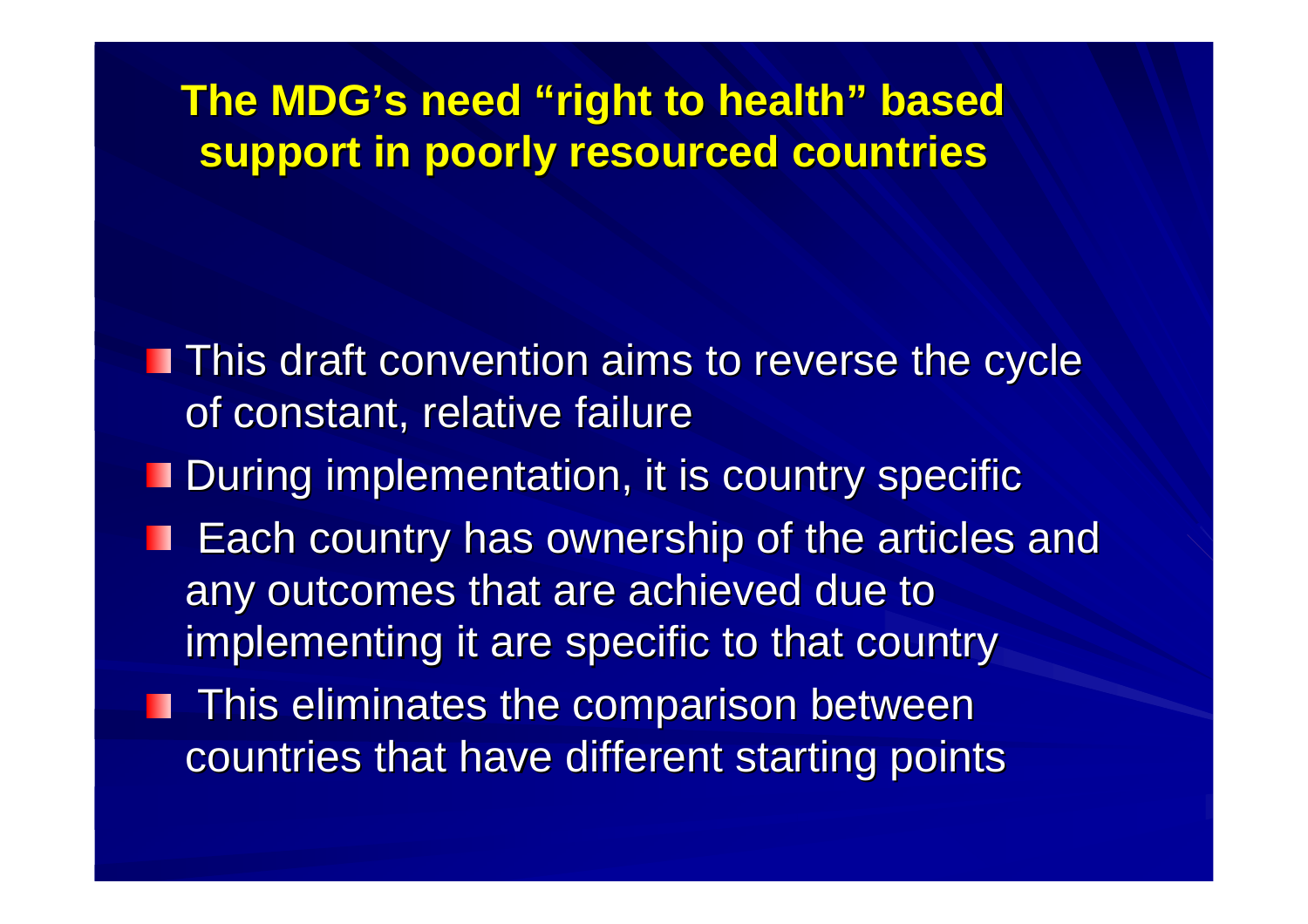**Existing UN treaties regarding** pregnancy and the newborn

**Current UN treaties are generic, not country** *specific and lack measurable outcomes specific and lack measurable outcomes*

- $\blacksquare$  A new treaty is needed that will be piloted from the grassroots level up
- **Specific guidance is needed with outcomes that** can be measured to benchmark and then show how the country is progressing against its own targets.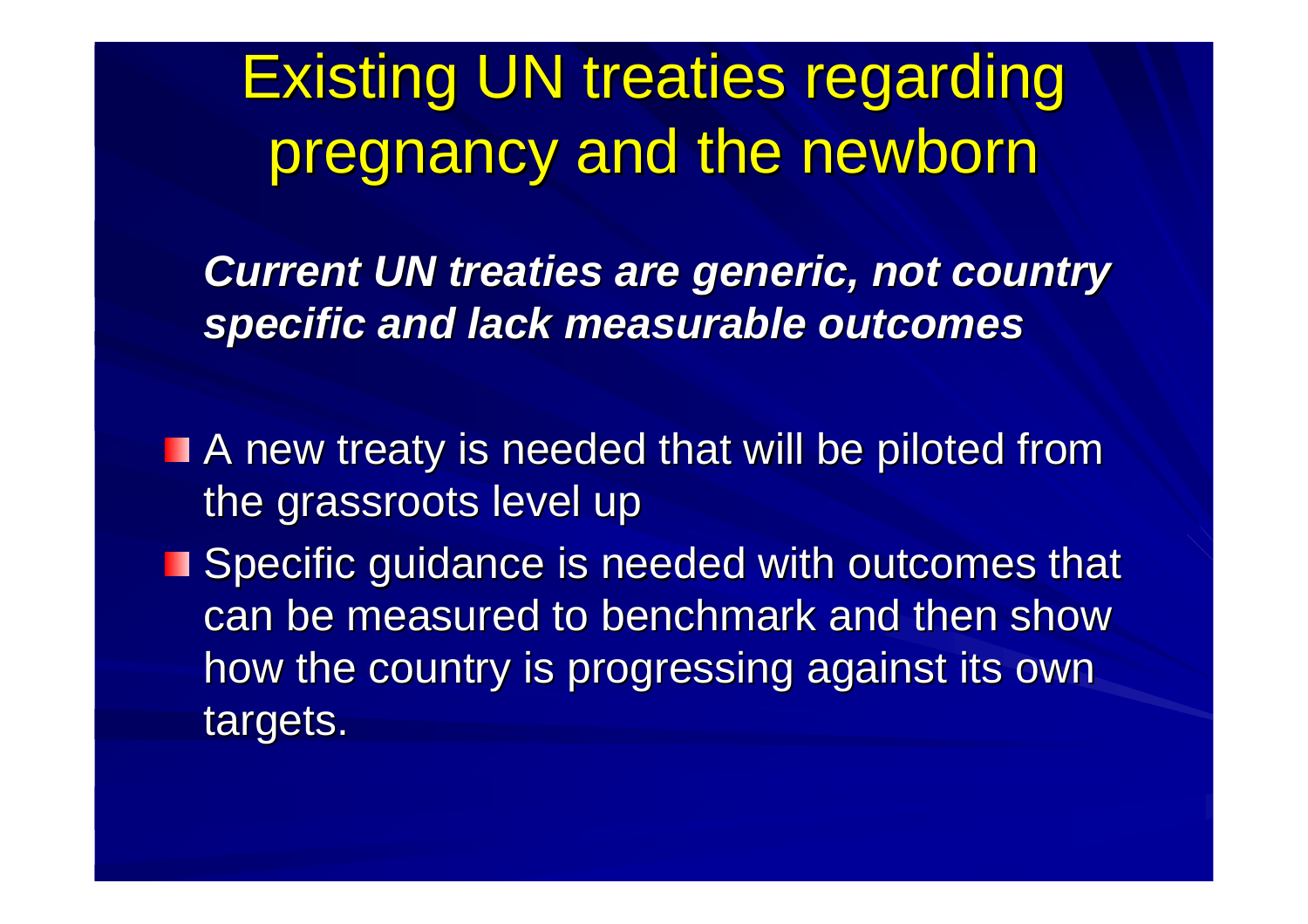## This new draft convention

**lnstead of a "top-down " convention convention imposed by an international body, this imposed by an international body, this convention is available to individual poorly convention is available to individual poorly resourced countries to modify and use resourced countries to modify and use**

**Possibly with support from a twinned partner Possibly with support from a twinned partner**

**To implement achievable changes in health outcomes for women and children who are or may become pregnant may become pregnant**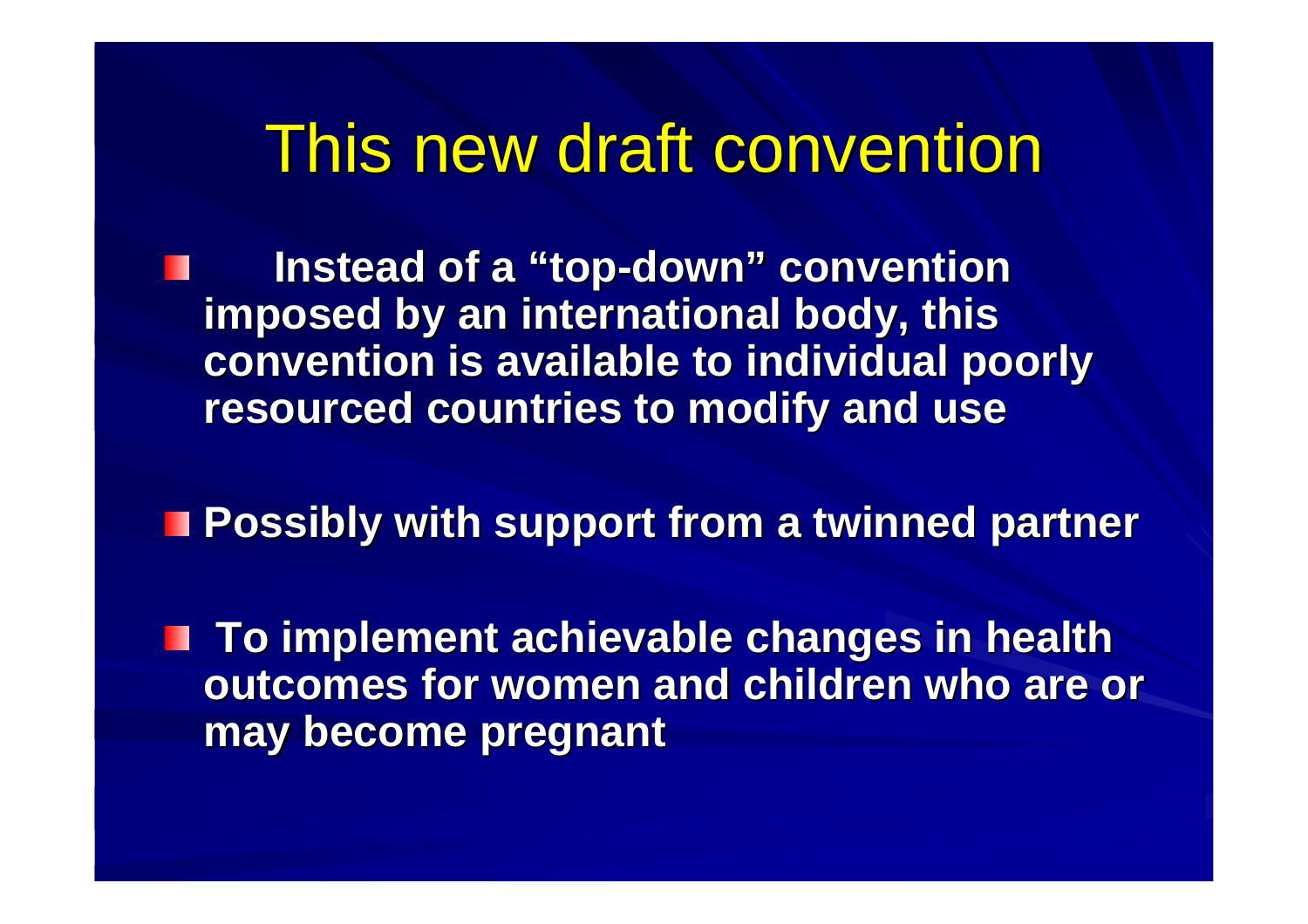# Why a new convention

- a "right to health" based approach H
- contains evidence based, globally proven guidelines Ш
- explicitly outlines guidelines rather than implicitly П reflects them
- the main determinants (particularly social<br>determinants) of maternal and neonatal mortalities<br>and health outcomes are addressed Ш
- addresses issues concerning pregnancies in children<br>which are particularly prevalent in poorly resourced Ш countries
- addresses the vulnerability of the newborn infant П
- involves people groups directly affected, rather than just the leaders of a country Ш
- links to a 'tool kit' for monitoring in the "real world Ш situation"
- is practical П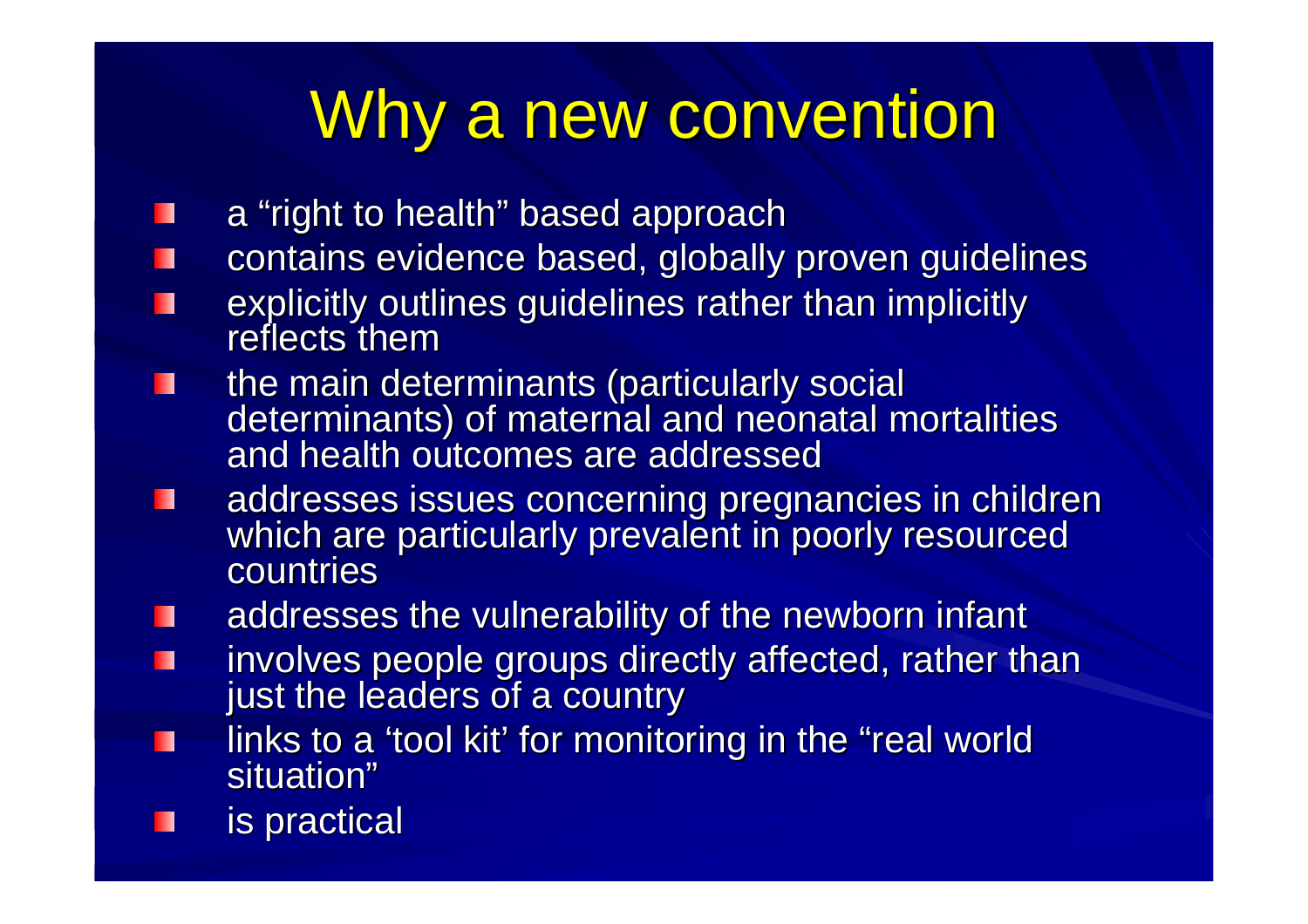## **Evidence based**

**Article 18: section 6 of the draft convention Article 18: section 6 of the draft convention**

**Countries shall ensure that essential emergency drugs (as<br>defined within WHO publications) are available at all times for<br>all health facilities treating the woman or girl who is pregnant.<br>These include additional inspired** 

■ For example oxygen treatment is rarely available in the public<br>health facilities of poorly resourced countries in Africa and<br>South Asia. By including the right to this specific treatment in<br>a Convention, countries may b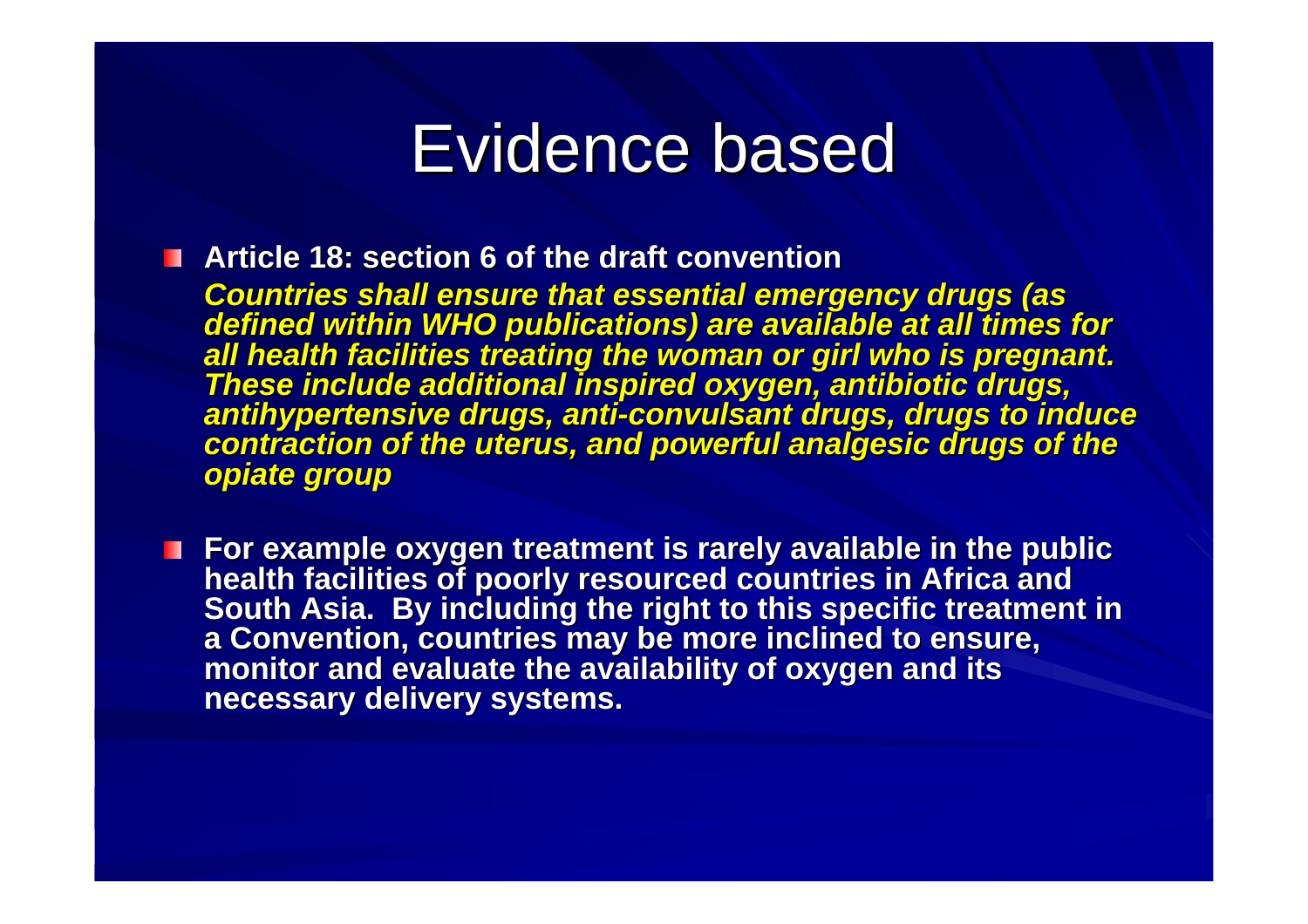# Wider determinants

- $\blacksquare$  **lack of access to and delays in reaching adequate healthcare**
- **Poorly functioning health care systems including including lack of family planning and access to contraception**
- **potentially harmful family and community beliefs potentially harmful family and community beliefs and practices, including female genital mutilation and practices, including female genital mutilation**
- **very early reproduction very early reproduction**
- **the low status of women the low status of women**
- **lack of supportive legal services** ш
- **the extreme vulnerability of women during armed conflict**
- **attempts to address the inevitable short and long attempts to address the inevitable short and long**  term outcomes of rape when used as a weapon of **war**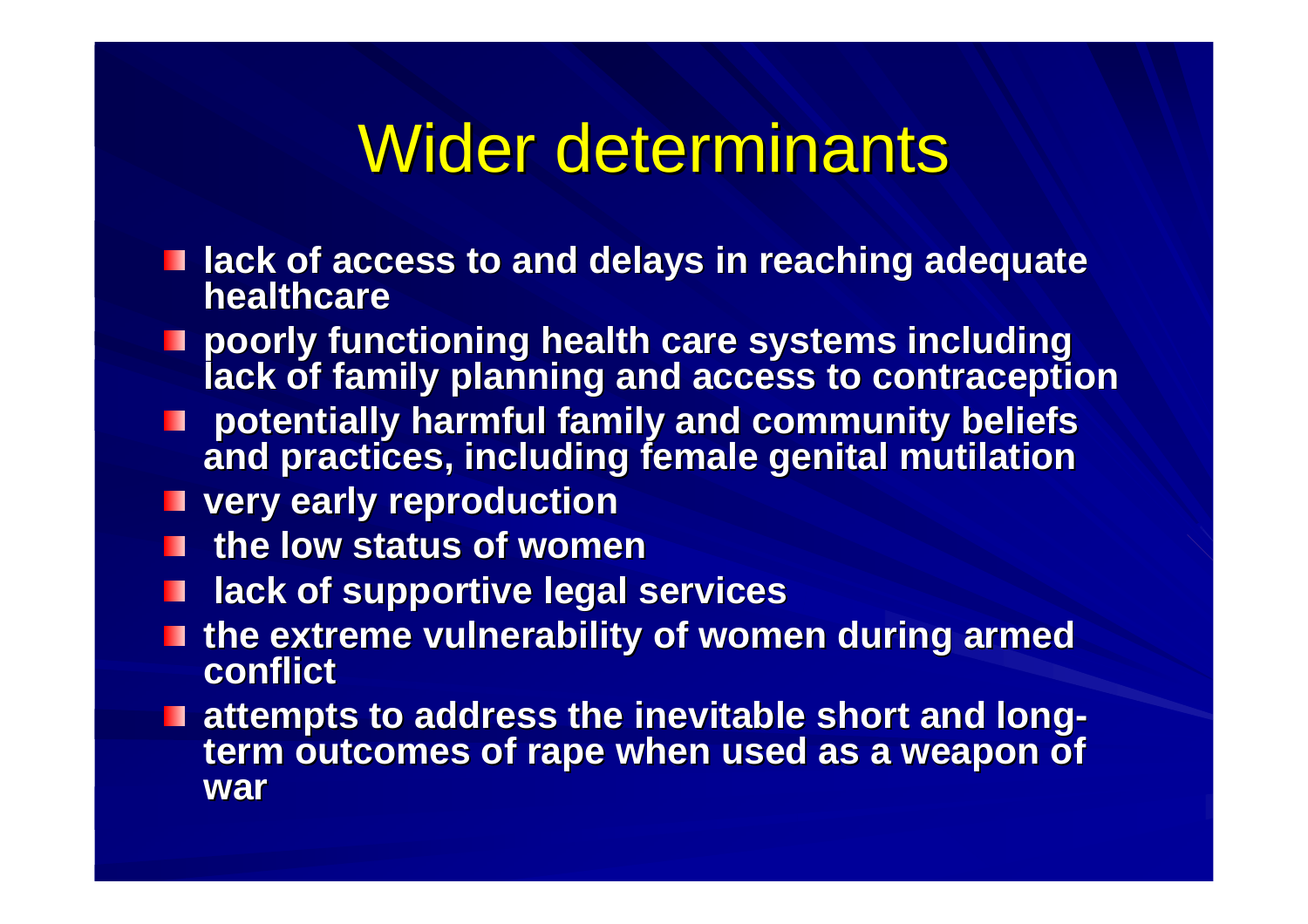### Importance of social determinants Importance of social determinants

#### **To illustrate:**

 $\blacksquare$  **in Pakistan (2011 report) the rural maternal mortality ratios (319/100,000) are almost mortality ratios (319/100,000) are almost twice those prevailing in urban settings (175/100,000) (175/100,000)** 

 $\blacksquare$  **in Bangladesh maternal mortality rates have** been greatly reduced in a setting where the **education of women, access to employment and contraception has been implemented and contraception has been implemented**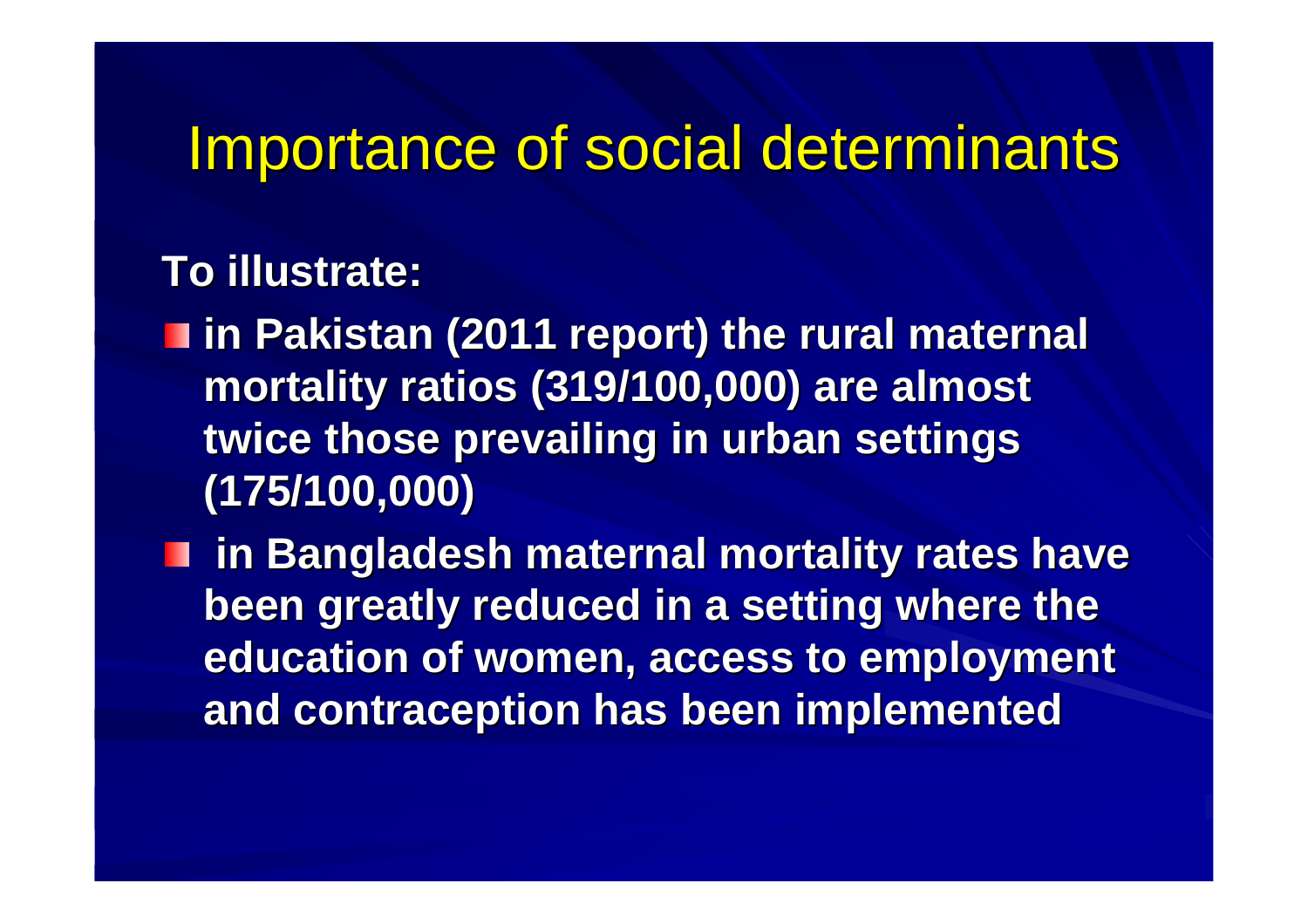### Rights based approach-RBA

Boesen and Martin *'a framework that integrates the norms, principles, standards integrates the norms, principles, standards and goals of the international human rights and goals of the international human rights*  **system into the plans and processes of** development. It is characterized by *methods and activities that link the human methods and activities that link the human rights system and its inherent notion of rights system and its inherent notion of power and struggle with development power and struggle with development '*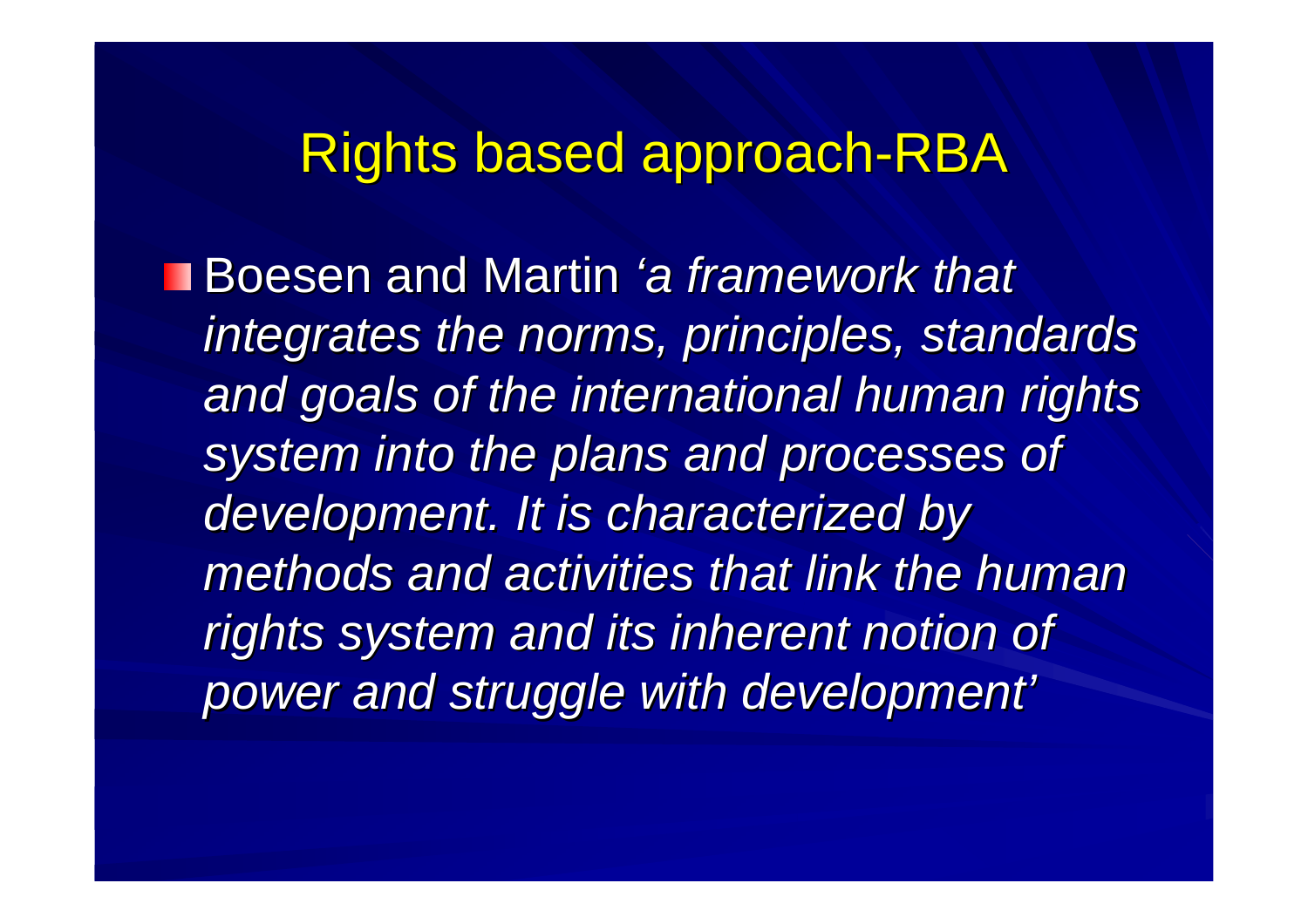### **Rights based approach Rights based approach -RBA**

**a** rights based approach empowers the individual and/or minorities to claim their human rights as well as being focused specifically on the root causes of problems faced by a country

If alters the idea of human rights *for people* and causes the focus to be human rights *by people by people*

*This determines that a country is not an object of pity but a land of potential that,*  with guidance, is able to govern and improve itself in a way that is not *exasperating to them*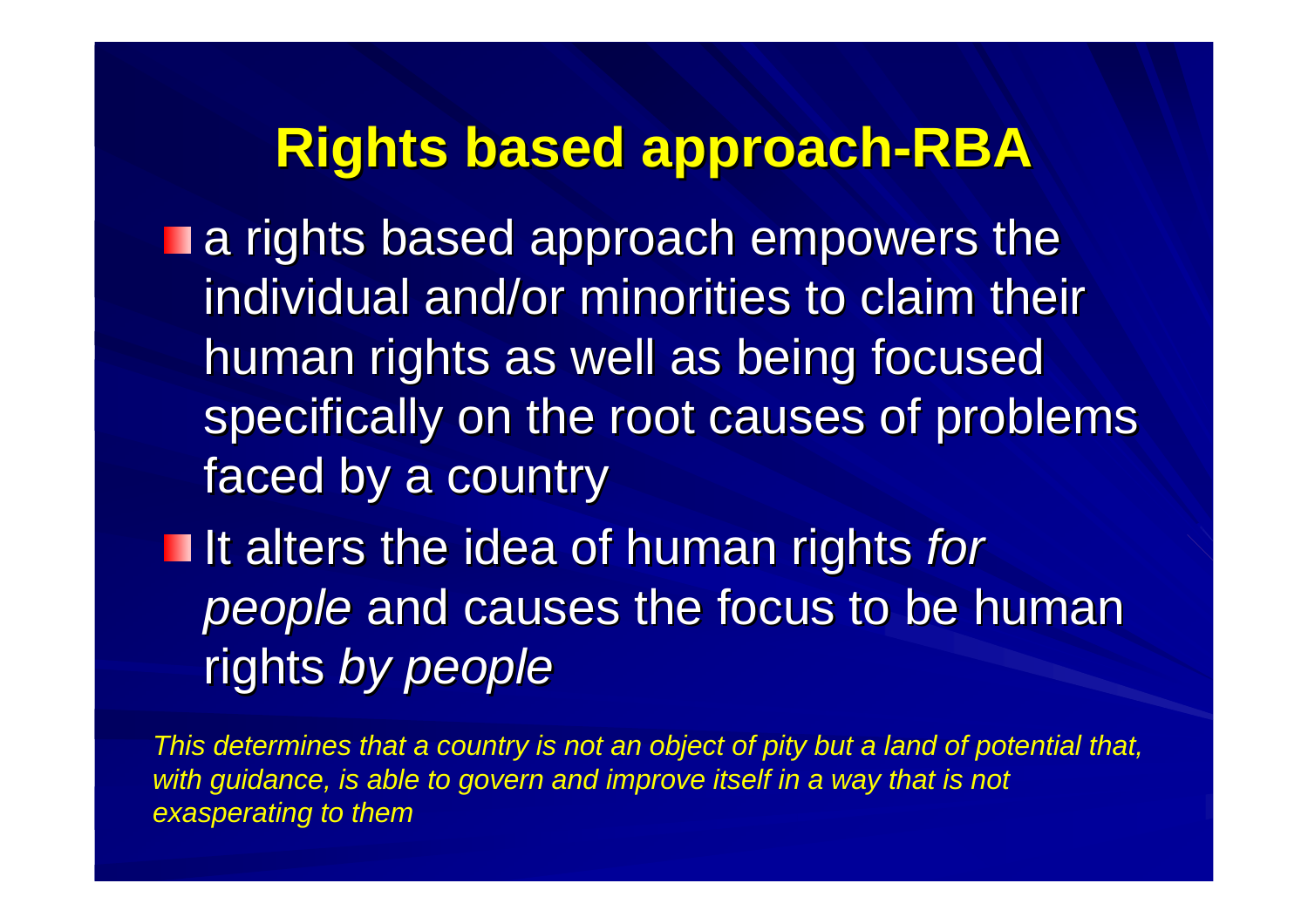### **Rights based approach Rights based approach -RBA**

In a Rights-Based Approach there has to be specific, measurable outcomes; hence the development of this draft convention and its implementation in this way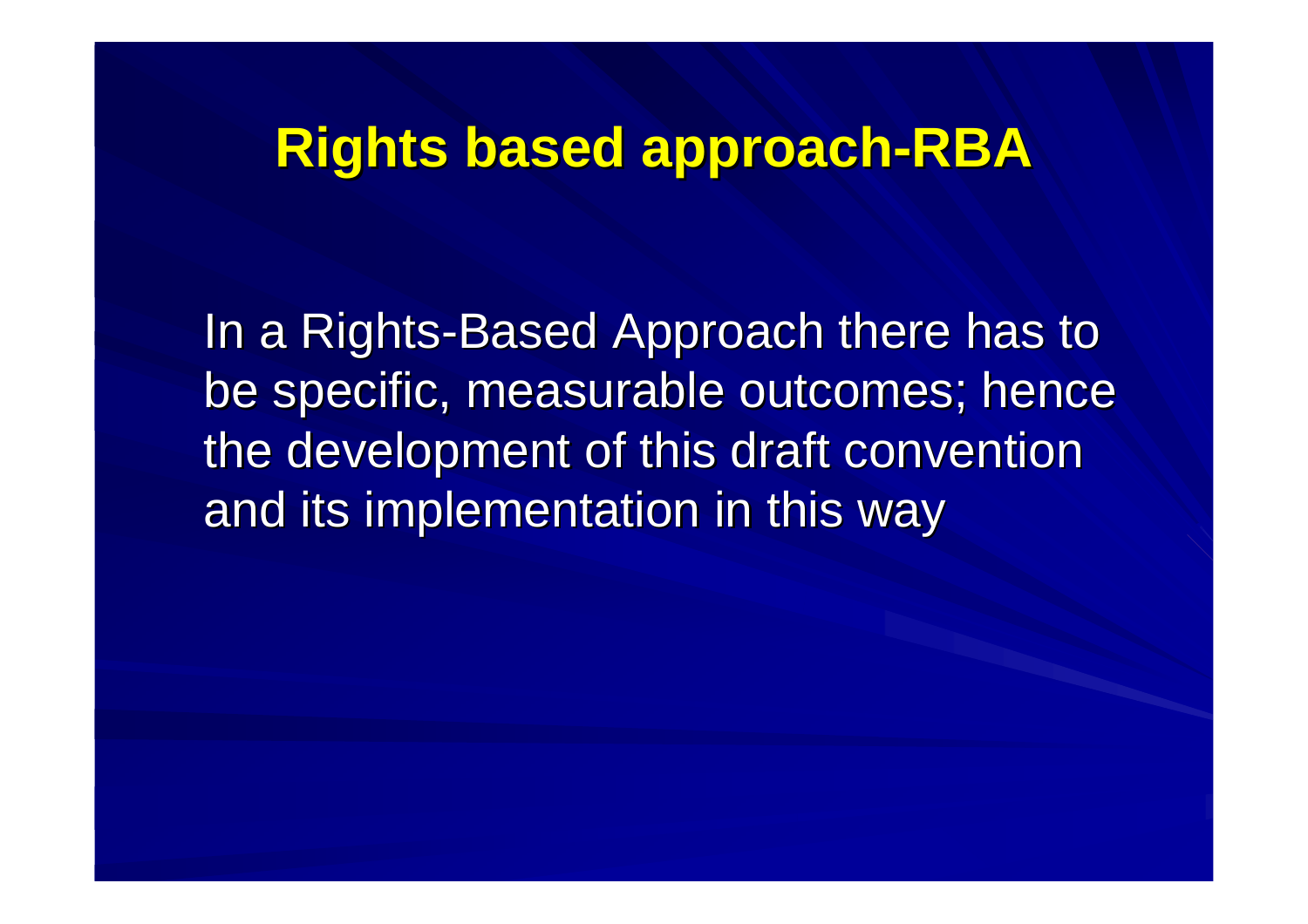#### **Overlap with existing UN conventions**

**Only 10 of 42 articles in the draft convention are completely and specifically covered by the 8 existing UN treaties and specifically covered by the 8 existing UN treaties**

- $\blacksquare$  The draft convention also specifically deals with the main determinants of maternal mortality which include lack of access to adequate health care, lack of supportive legal services, poorly functioning health care systems, family and community beliefs and low status of women
- $\blacksquare$  In the draft convention there is no room for misinterpretation and the direct causes of deaths of women and children who are pregnant and their newborn babies are covered explicitly.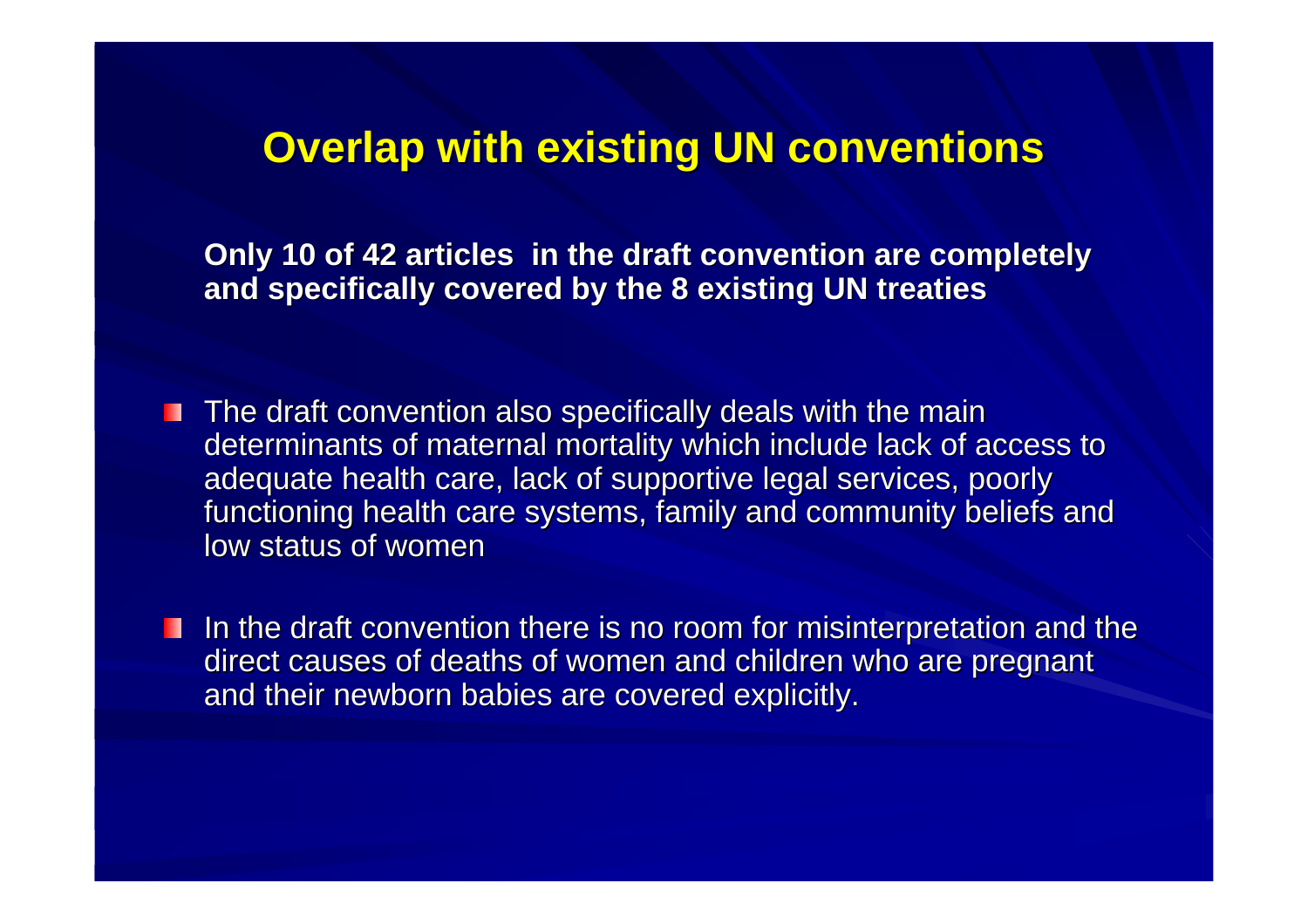# Summary of contents 1

- Registration of all maternal and neonatal deaths (Articles 4 and 32) П
- Later/delayed marriage (Article 7) and the avoidance of childhood pregnancies (Article 7). Ш
- Healthy Timing and Spacing of Pregnancy-education ш and counselling to prevent high risk pregnancies (Article 42).
- Freely available confidential family planning services<br>with options to form part of antenatal, peri-partum anc П with options to form part of antenatal, peri-partum and<br>postnatal plans (Articles 7 and 8)**.**
- Education to at least secondary level for all girls<br>(Article 9) including teaching on sexual and<br>reproductive health and life skills relating to pregnancy ш and newborn care (Articles 8, 9, 31 and 34).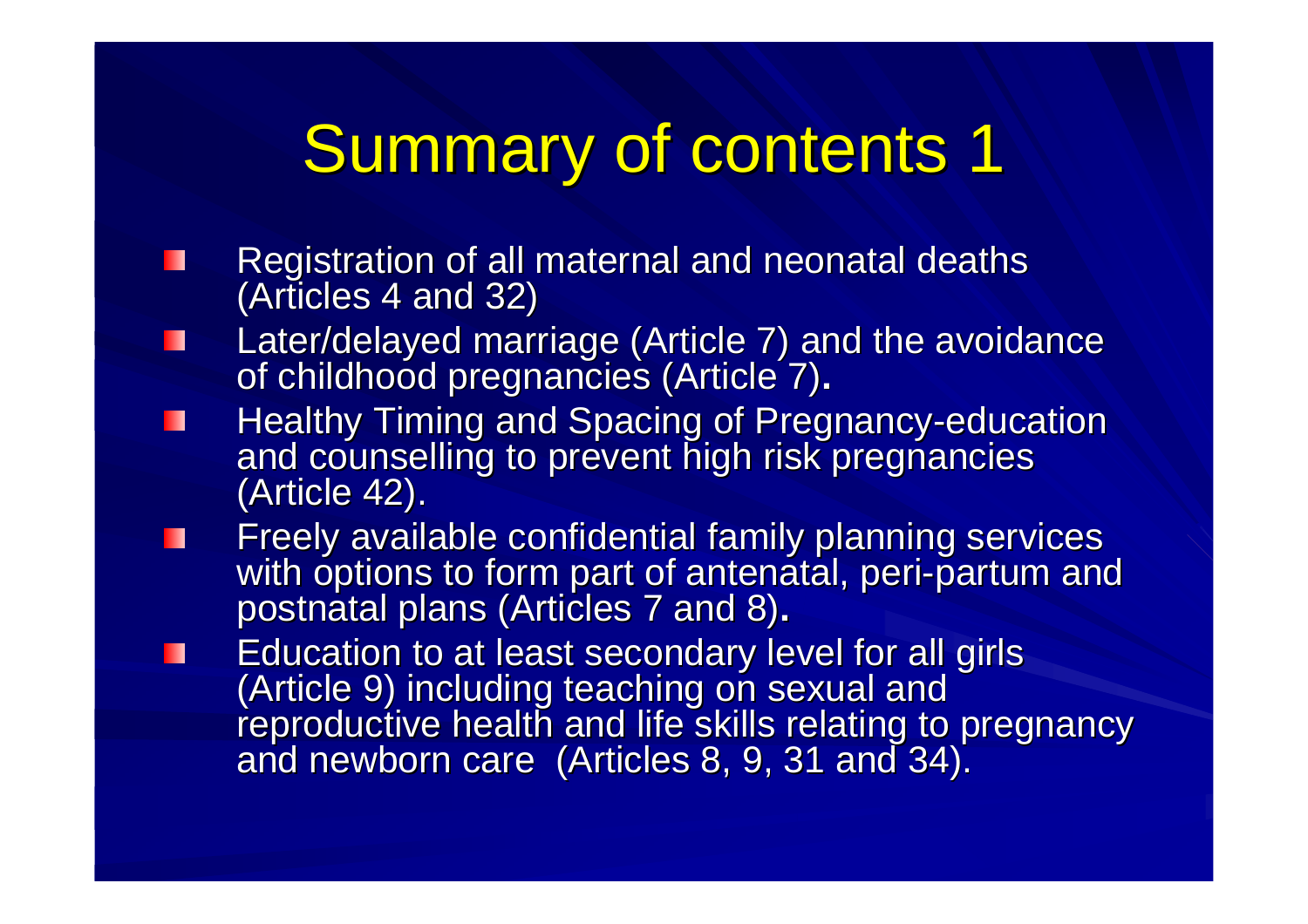# **Summary of contents 2**

- Routinely available, high quality antenatal care with attention to<br>HIV issues, nutrition, immunisation, advice on the avoidance of H occupational hazards and on when to seek advice from health workers (Articles 10 to 14).
- Birth preparedness by community health workers and through<br>community awareness and mobilisation regarding finances, birth<br>registration, birth plans including systems to manage any<br>emergency that occurs (Article 15). H
- Skilled care during pregnancy and at delivery with accountable<br>birth attendants taking responsibility for the mother and baby's<br>care including recognition of emergencies, how to undertake basic<br>resuscitation, and achieve r П
	- Promotion of health facility delivery where basic emergency<br>obstetric care is available and appropriate comprehensive care is<br>available through a transfer system (Articles 18, 19 and 20).

Ш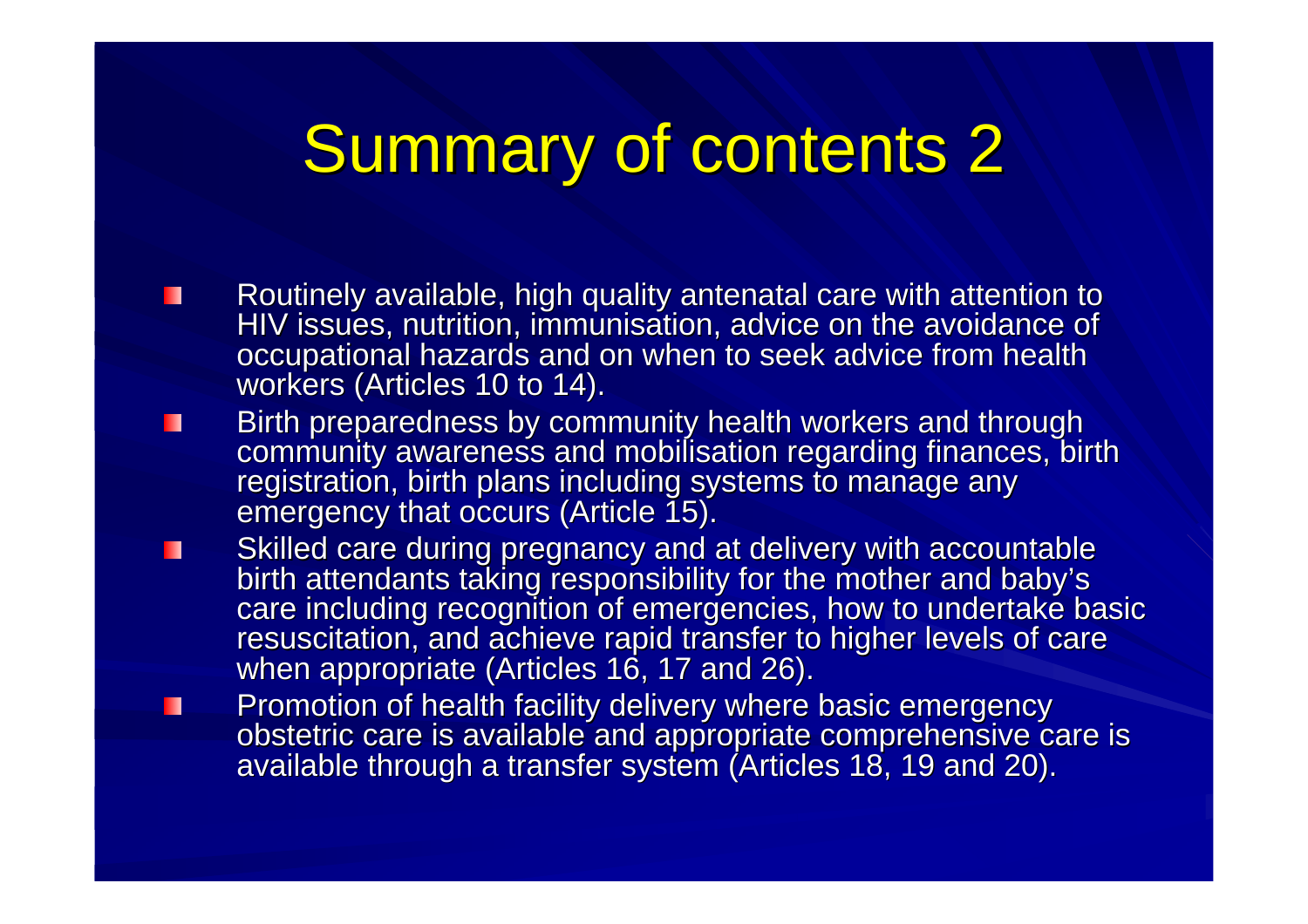# **Summary of contents 3**

- Constructive male engagement in issues relating to pregnancy and delivery (Articles 18, 31, 39) п
- Protection from abuse (Articles 21, 23, 42 and 43) and exploitation (Articles 32 and 40). П
- Termination of pregnancy (Article 22), including the practice of selecting female п fetuses for abortion (Article 22).
- Post natal depressive illness (Article 25). Post natal depressive illness (Article 25). П
- Neonatal care, including resuscitation at birth, birth registration, nutrition and recognition and management of neonatal emergencies in the community and health facility (Articles 26, 27, 28 and 29). п
- Home visits after birth by community health workers to check mothers and screen<br>babies. Early referral system for mothers and babies with evidence of serious<br>illness (Articles 17 and 28). п
- In cases of maternal or neonatal deaths or stillbirths, a review (clinical audit) of the circumstances leading to the death, including identification of avoidable factors (Article 30). п
- Preservation of nationally trained health workers in the public health system (Article 17). п
- The protection of women specifically affected by war including subsequent pregnancies that are a consequence of rape (articles 41-42).  $\blacksquare$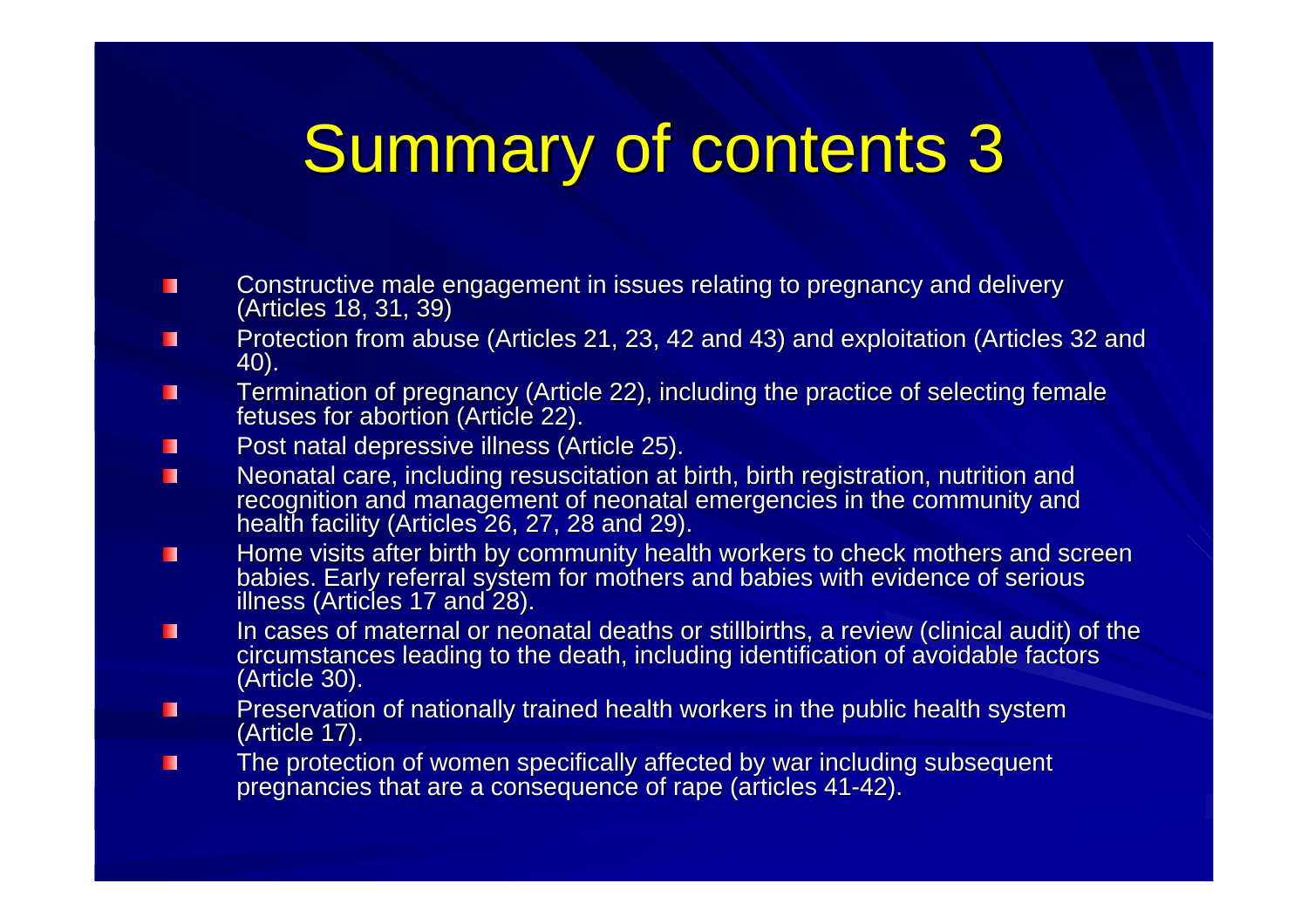#### **Example of an article in the new convention Example of an article in the new convention**

#### **Article 17: section 1 Article 17: section 1**

'**Countries undertake to ensure that every pregnant woman or child is provided with a skilled birth attendant during and immediately after the birth. Where this is not possible because of the lack of trained staff in a country or area of a country, every effort must be made to ensure that those attending the birth have skills to identify without delay the danger signs reflecting emergencies or potential emergencies that demand skilled care and be able to summon emergency assistance to stabilise and transfer, with minimal delay, the mother to a well equipped and safe maternity facility where definitive care can be given'**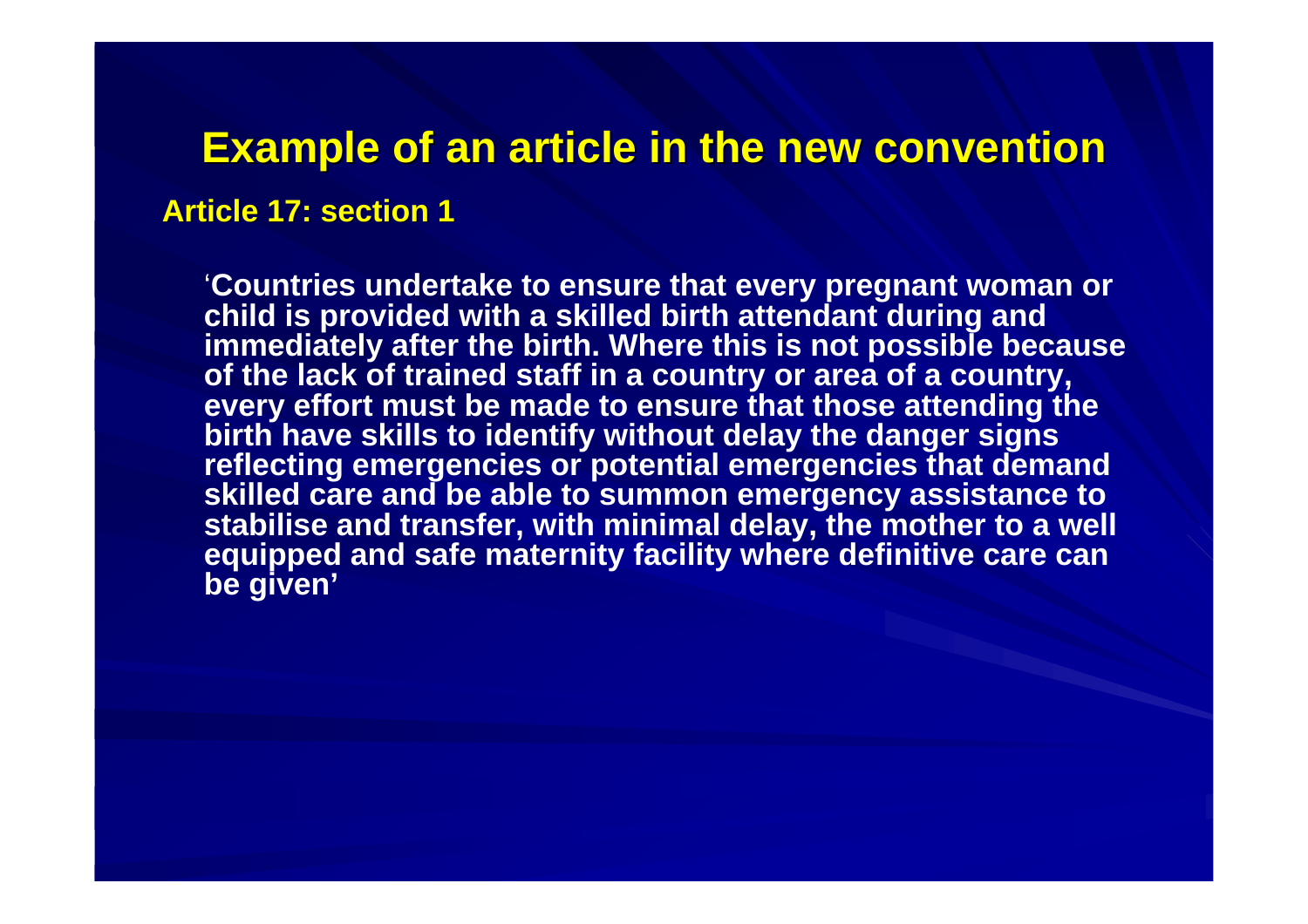### **The child who is pregnant The child who is pregnant**

 $\blacksquare$  Another clear and necessary addition is the coverage of the pregnant child

A significant number of children become pregnant, ш especially in poorly resourced countries

 $\blacksquare$  Not only is there a higher stillbirth rate amongst mothers who are still children themselves, there are also more complications associated with pregnancy and delivery

**The UNCRC does not cover these issues or those of the** newborn infant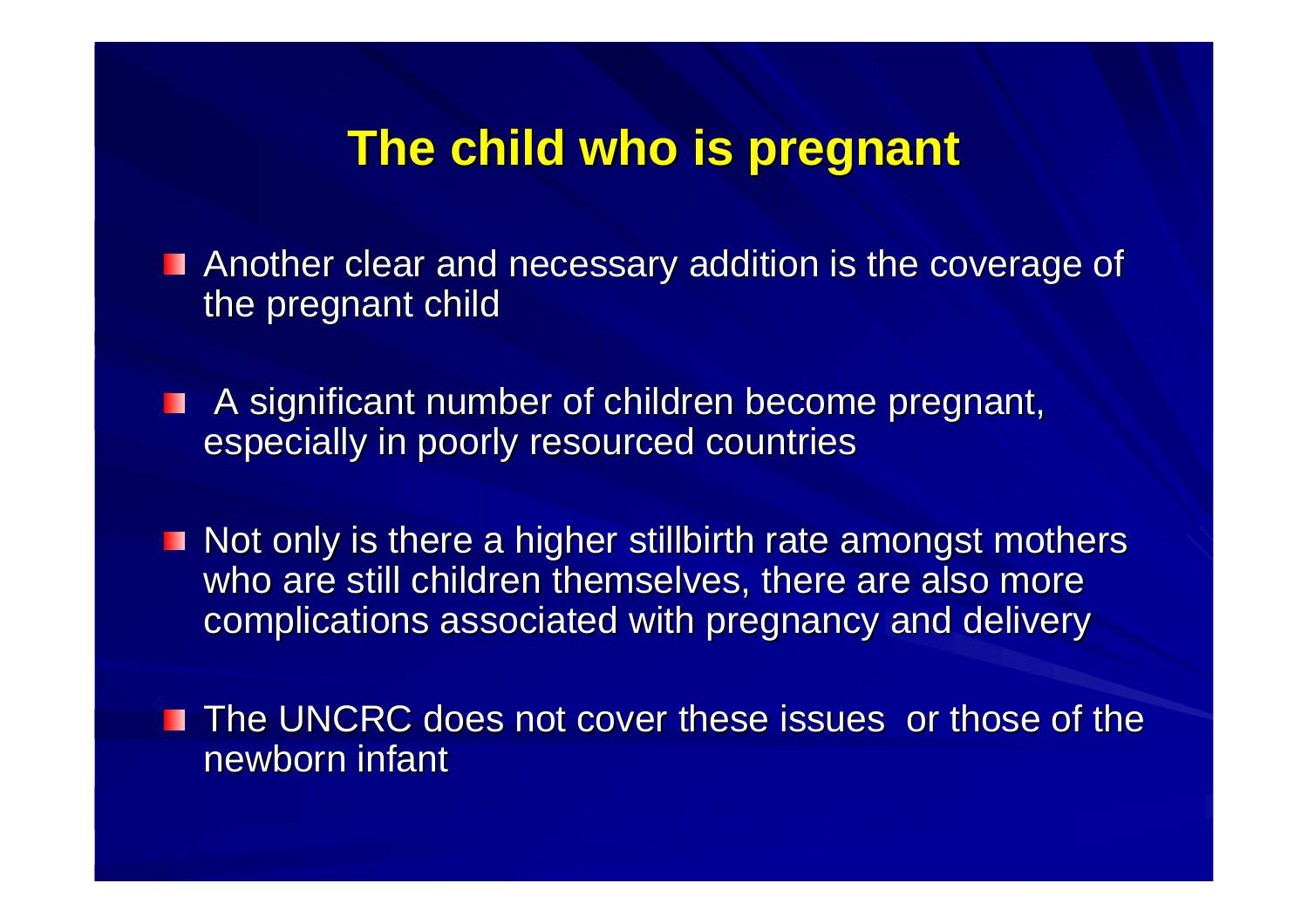#### **Termination of pregnancy**

With unsafe abortion being one of the most preventable causes of maternal death, it is extensively covered in the draft convention (Article 22). The death of a mother may indirectly also lead to great suffering and even death in her bereaved children.

#### **Article 22: section 1 Article 22: section 1**

*Countries shall do all they can to create an Countries shall do all they can to create an environment in which termination of environment in which termination of pregnancy, whether legal or illegal, is least pregnancy, whether legal or illegal, is least*  **likely to be considered necessary by** *pregnant women or children. pregnant women or children.*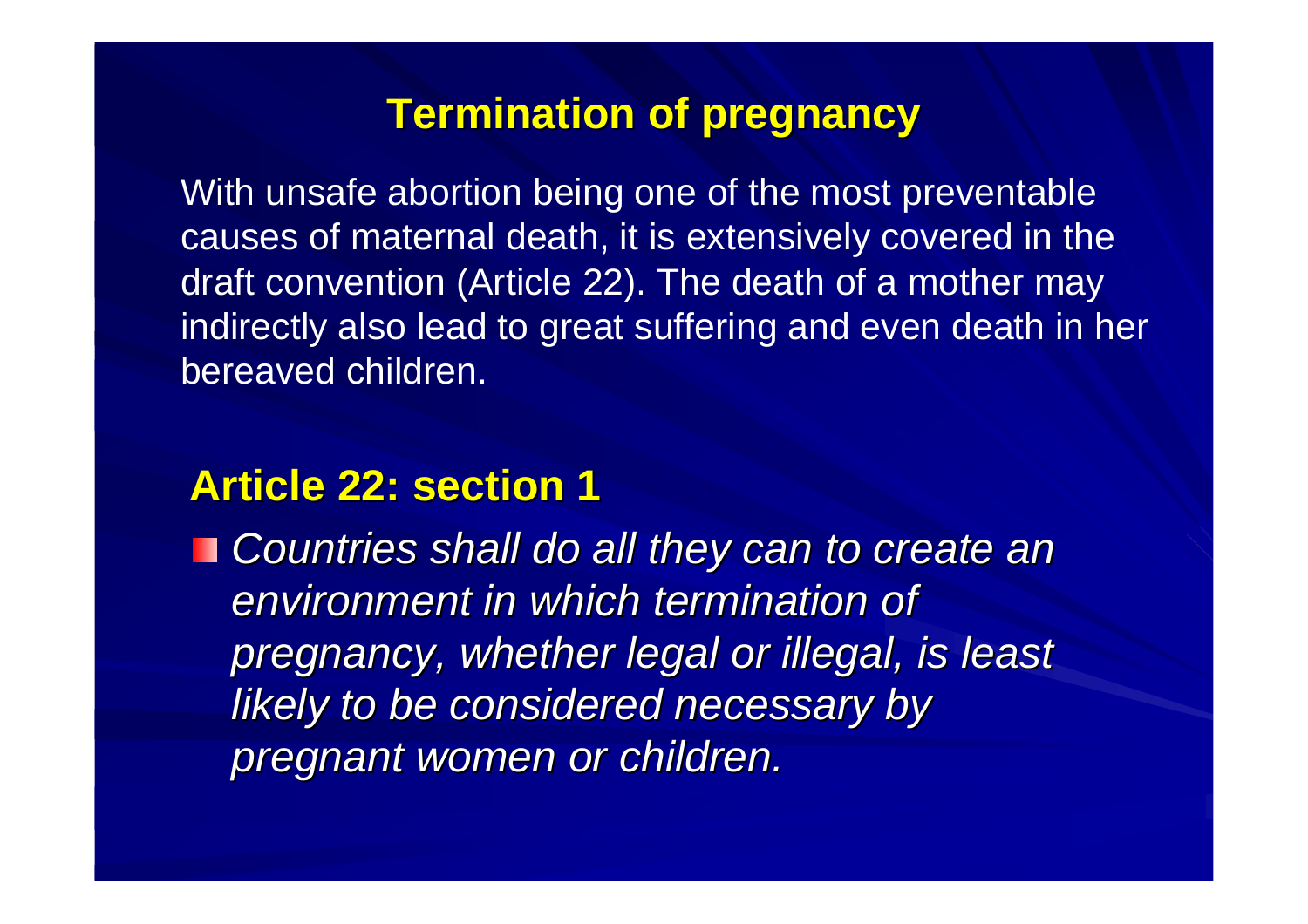**The mechanism (grassroots up) and monitoring of implementation monitoring of implementation**

**Positive ownership by countries Linking or twinning of countries Linking or twinning of countries Rights based approach Rights based approach -RBA Implementation at a grassroots level Implementation at a grassroots level Potential problems of implementation and monitoring and monitoring**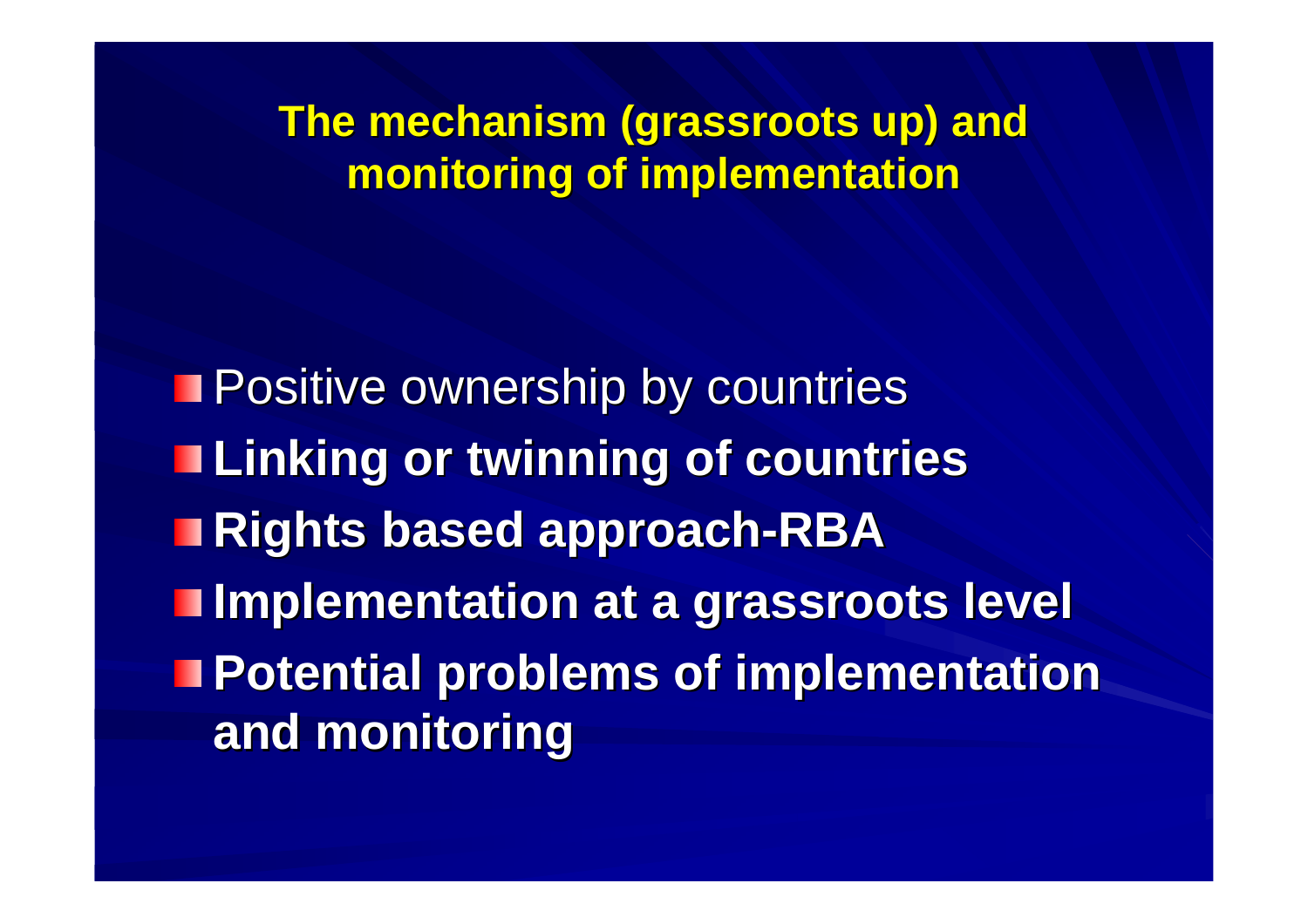### **Positive ownership Positive ownership**

*a shift from centrally located (Geneva/New York) headquarters to an individual, country specific ownership*

- focus on what the country already does to achieve the<br>specific aims of the treaty, its articles and components contained within them
- specificity means that it has measurable outcomes;<br>enabling countries to visualize progress and encouraging them to continue
- enables freedom of thought to produce dynamic and<br>individual programs to tackle human rights issues, as<br>opposed to a centrally located organisation imposing a *'one size fits all approach'* that can potentially be problematical at the level of application
- $\blacksquare$  ownership and subsequent free-thinking could imbue the States Parties with a positive sense of pride towards the outcomes that it is trying to achieve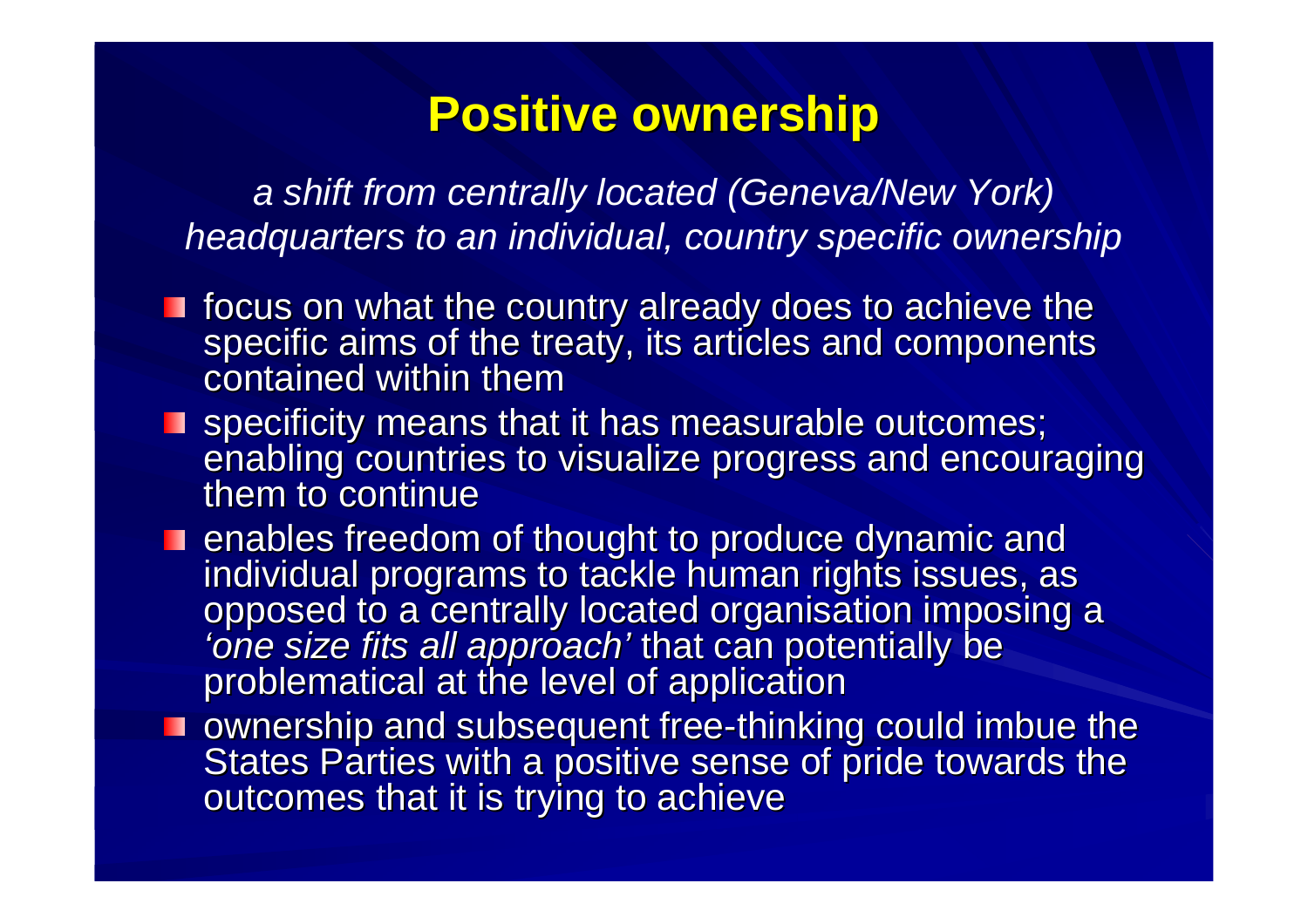## **Article 5 Article 5**

**T** "Well-resourced countries must do all they can to support poorly-resourced and thereby disadvantaged countries in thereby disadvantaged countries in providing the actions outlined in the articles of this Convention"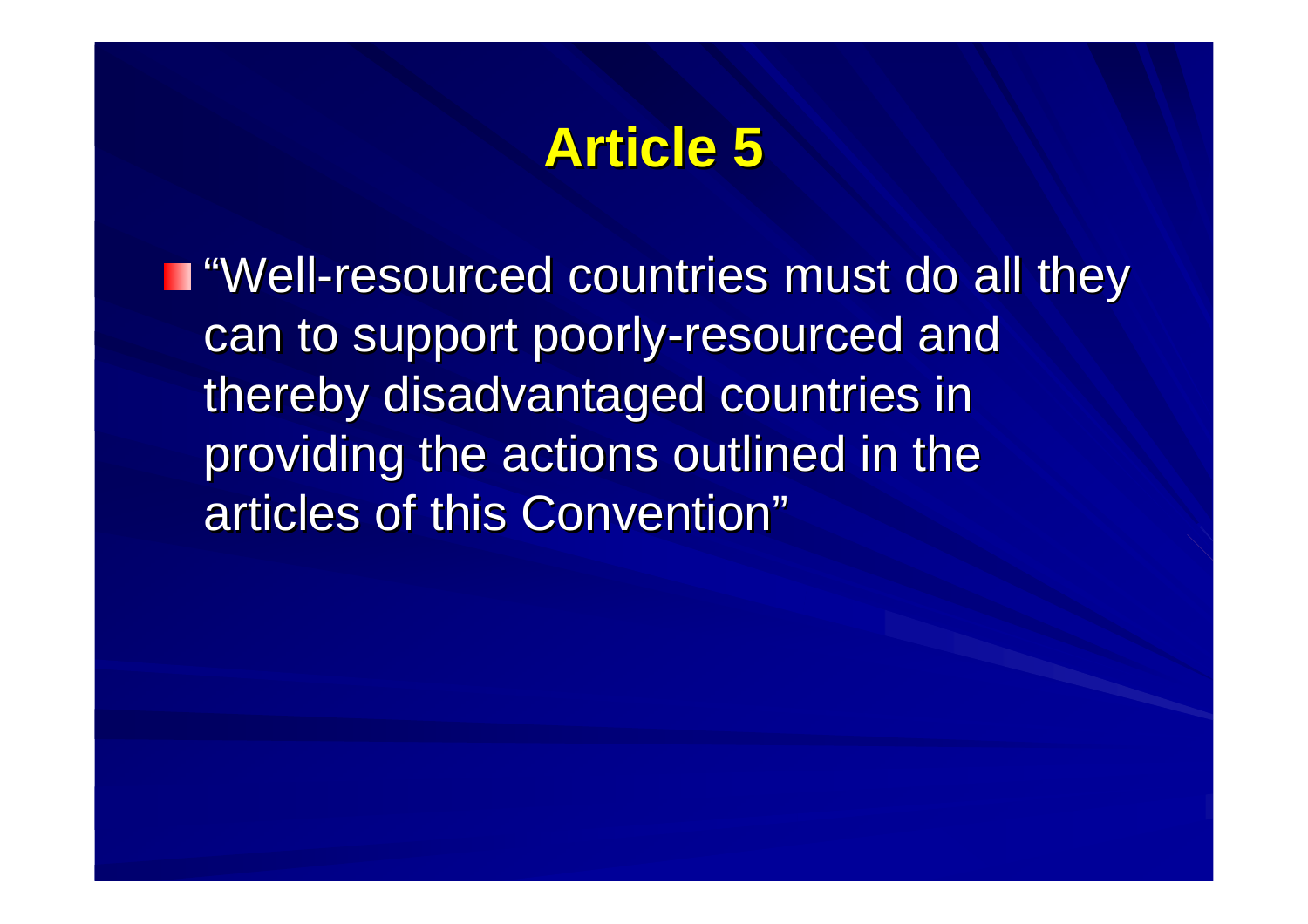## **Linking or twinning of countries Linking or twinning of countries**

- $\blacksquare$  not to give the wealthier member state governance or ownership of the poorer country, but to enable the poorer country to achieve the aims of the draft convention that it feels are outside of its financial and professional capacity
- **If puts under obligation the wealthier member states in** terms of funding but would lead to more specific and focused funding by that member state due to the dual accountability that would naturally occur due to the twinning of the countries

**The two countries would share their practice and** progress internationally with the UN so that lessons can be learned and other country-pairs inspired to participate

NOT A NEW CONCEPT: European Commission declared that twinning was, *'originally designed to help candidate countries acquire the necessary skills and experience to adopt, implement and enforce EU legislation'*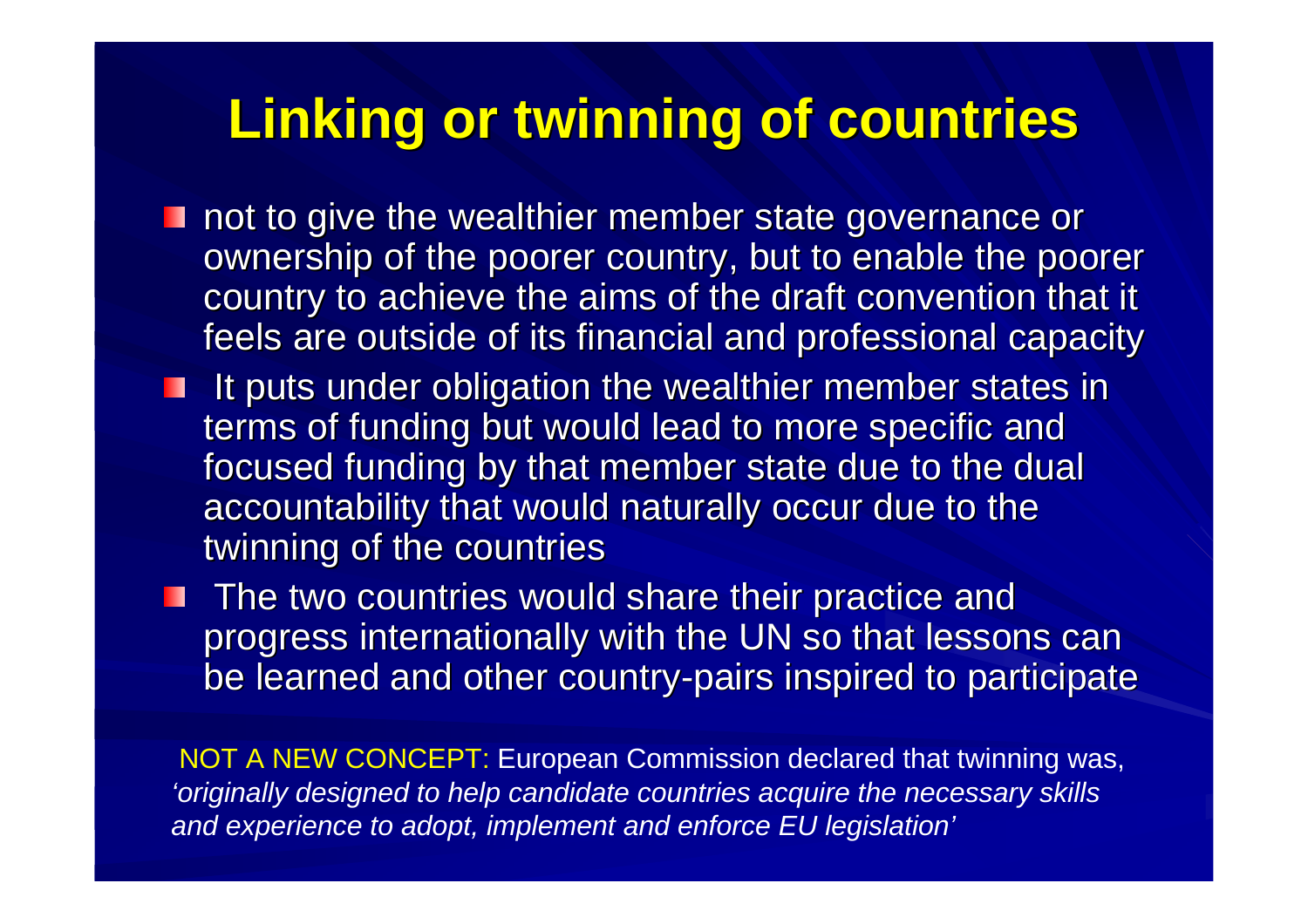## **Implementation at a grassroots level Implementation at a grassroots level a three step approach a three step approach**

- 1.The country reviews the draft convention and subsequently, frankly and openly state what it already achieves in terms of outcomes
- 2. The country examines articles that it does not achieve at present and divides into 3 categories;
	- **Those that will be easy to achieve Those that will be easy to achieve** 图
	- **Those that will be hard to achieve Those that will be hard to achieve**翻
	- **Those that the State party specifically disagrees with for** 圖 **reasons that it can specify and uphold with reasoned, evidence evidence-based arguments based arguments**
- 3. The country enters an open and realistic discussion with the country it has been twinned with and draws reasonable, country specific aims that the twinned countries will then work towards, together.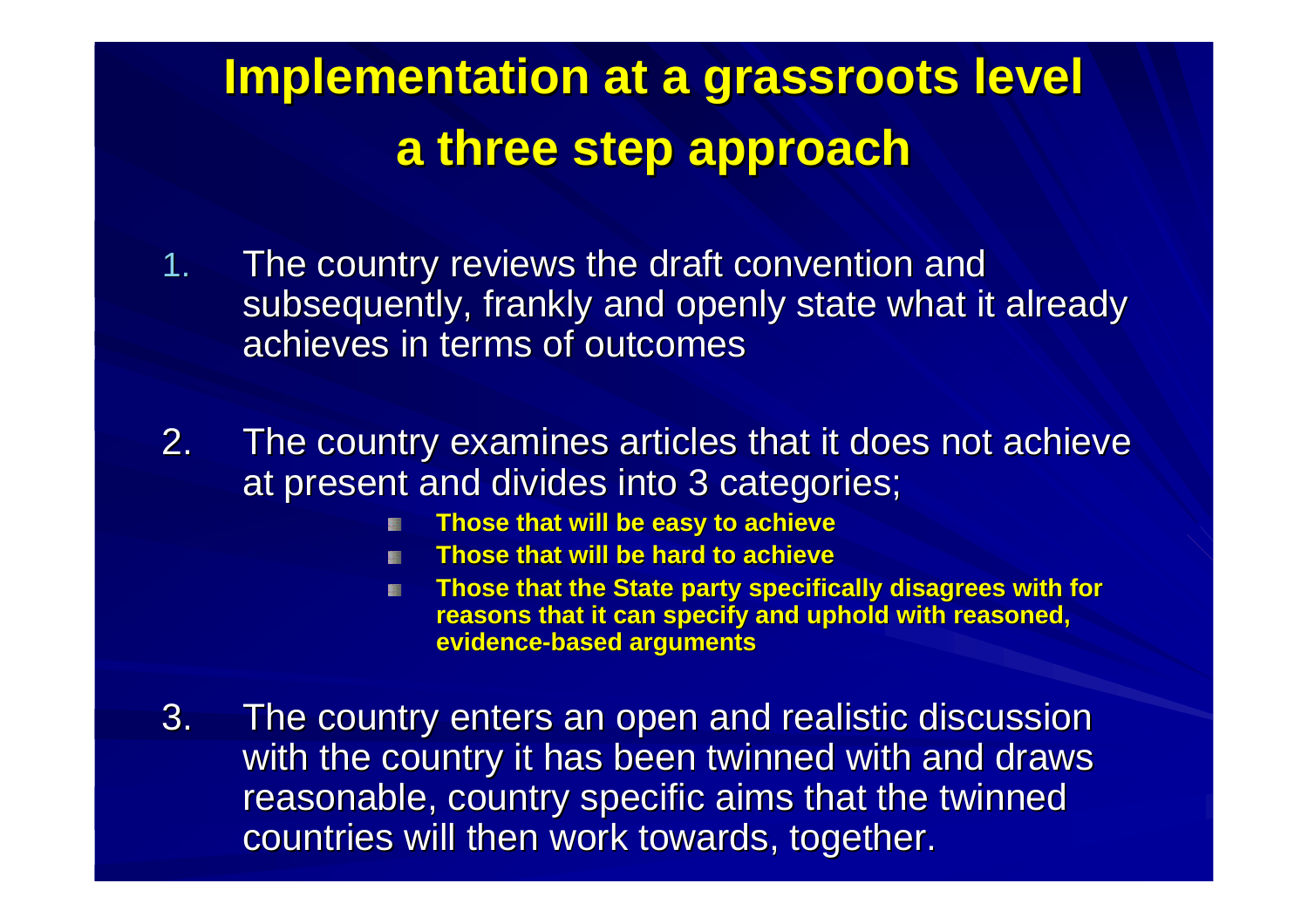## **Monitoring Monitoring**

- **u** twinning will help as there could be one-on-one accountability making it easier to monitor one country instead of the UN trying centrally to monitor all 192 countries
- $\blacksquare$  specificity enables the measurement and benchmarking of meaningful outcomes (outlined in MCHI manual)
- $\blacksquare$  implementing from the grass roots up also ensures plausible monitoring due to the reciprocal nature of information exchange in bottom-up, top-down initiatives and the open discussion between NGOs, local health workers and other governmental and health professionals who participate in the process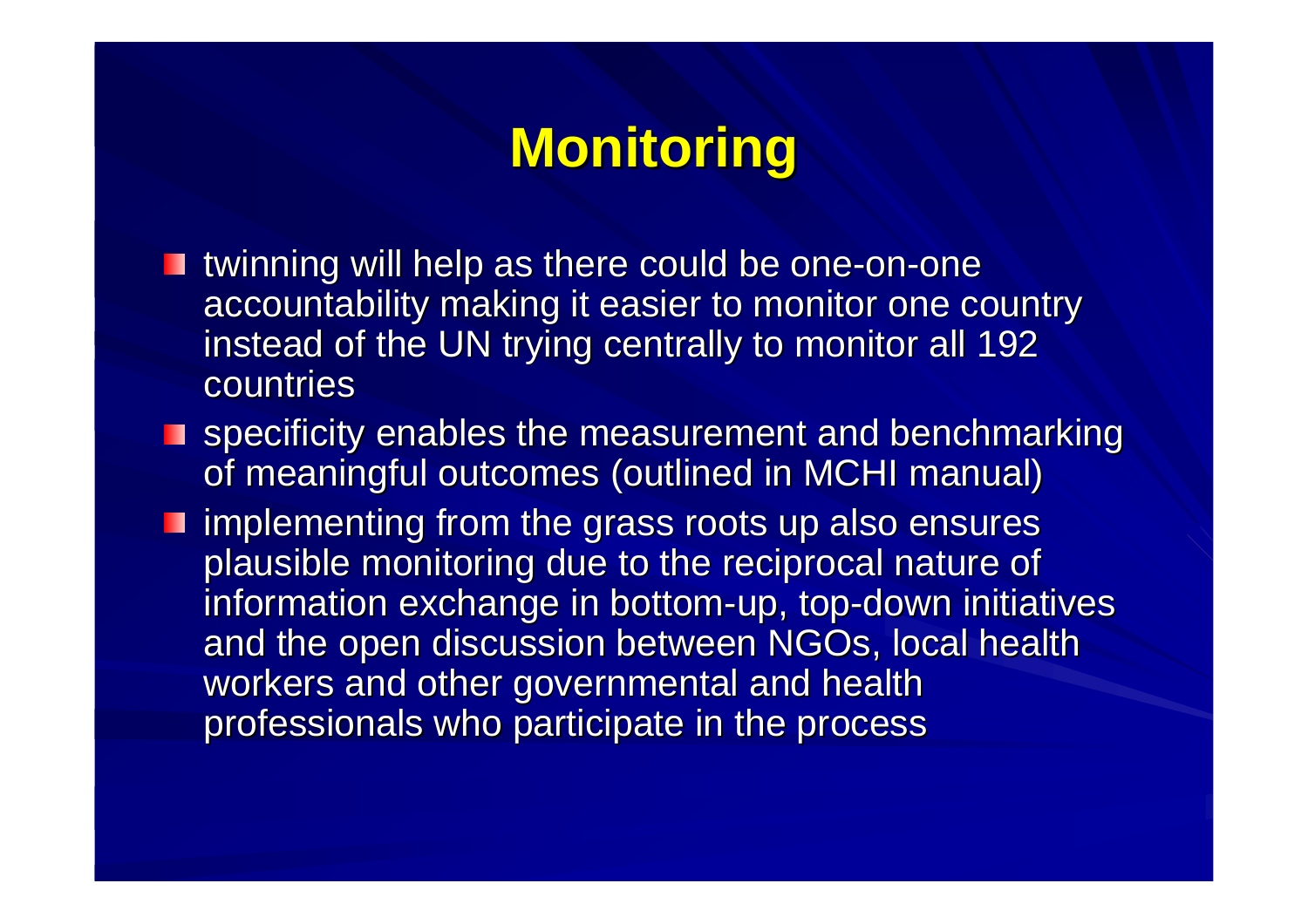# The toolkit: The MCHI manual

The Maternal and Child Healthcare Initiative  $(MCHI)$ 

A manual for health workers



 $\mathbf{1}$